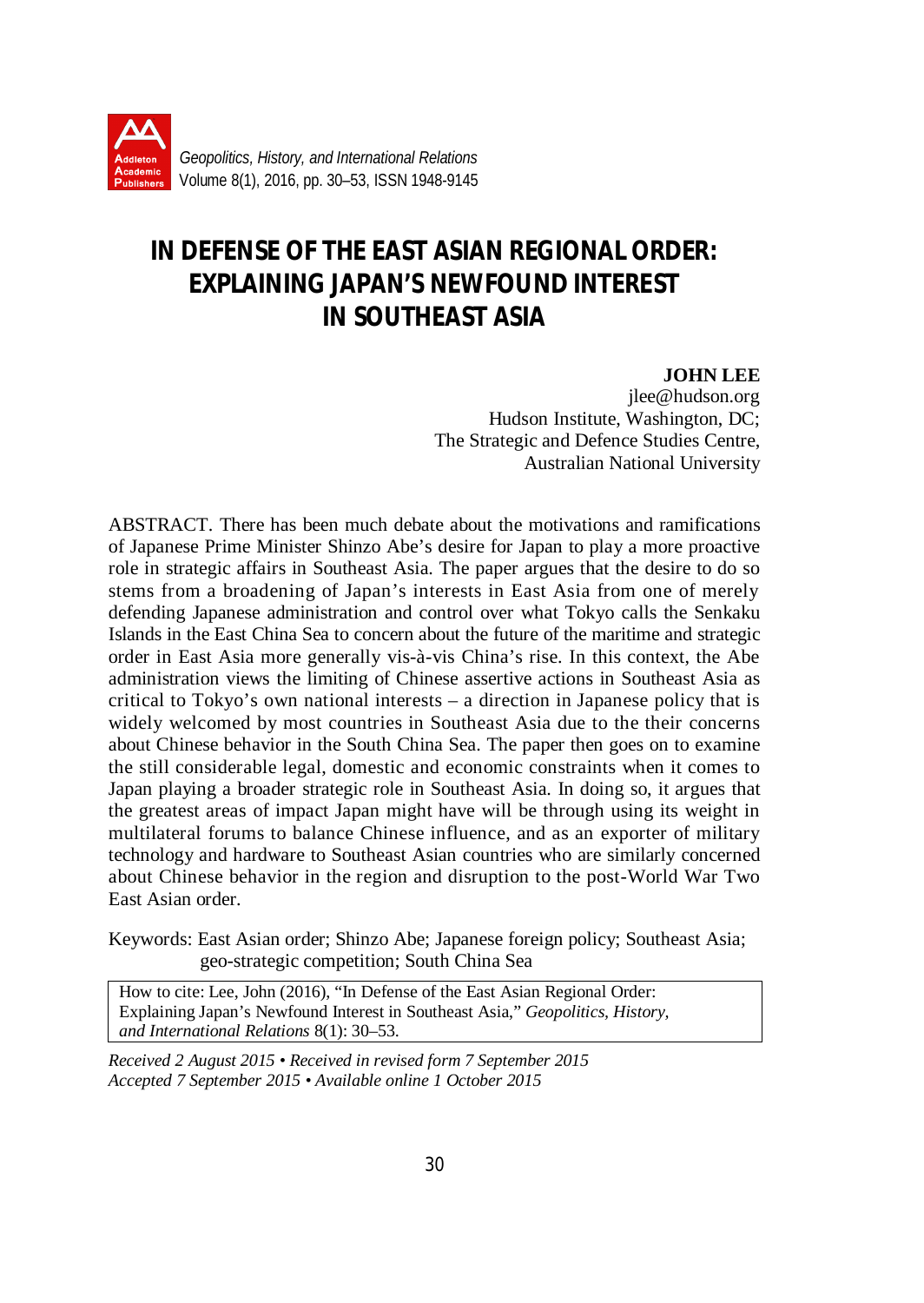# **Introduction**

In his first press conference for the current year conducted on January 5, pursue a "proactive contribution to international peace."<sup>1</sup> The phrase has been used numerous times by Prime Minister Abe to characterize his government's strategic vision and narrative of the role for Japan, including in the country's "National Security Strategy,"<sup>2</sup> "National Defence Program Guidelines"<sup>3</sup> and in almost every major foreign policy speech delivered by the prime minister and his foreign and defense ministers. One such recent occasion was the prime minister's keynote address to the Shangri La Dialogue in May  $2014<sup>4</sup>$ 

That Japan make a proactive contribution to peace is linked to Abe's insistence that "Japan is not, and will never be, a Tier-two country."<sup>5</sup> The desire for Japan to play such a "proactive role" was offered in large part as the justification for the formation of a National Security Council to coordinate strategic, foreign and defense policy under the Prime Minister's direction, for increasing Japanese defense spending in 2013 (which was the first increase for eleven years even if the rise was a modest one of 0.8 per cent,) and for relaxing its self-imposed arms export ban for the first time by revising the country's longstanding "Three Principles on Arms Exports" – guidelines which had been left in place for over fifty years. Tellingly, seeking to play a more "proactive role" is at the heart of Abe's reinterpretation of the country's pacifist constitution to allow contributions to "collective security" (i.e., coming to the military aid of allies) under a number of scenarios. Indeed, and at the time of writing this article, legislation allowing a broadening of Japan's role along these lines is being debated in the country's Diet.

The (re)emergence of a "can-do" and "will-do" Japan under Abe is also of high interest to Southeast Asia – to key strategic players such as Singapore, Indonesia and Malaysia – but also to the region as a whole. Telling an audience in Jakarta of the strategic significance of Southeast Asia due to the region's geographical position between the Indian and Pacific Oceans, Abe promised that Japan would shift its attention southward rather than only focus more narrowly on its immediate environs as it has done for decades after the Second World War. Abe also reaffirmed the significance of the Japan-U.S. alliance in maintaining stability in Southeast Asia (and not just Northeast Asia,) while the prime minister would make genuine efforts to "strengthen ties with maritime Asia" and also with ASEAN.<sup>6</sup> When one considers that Abe took the highly symbolic decision to visit all ten ASEAN nations during his first year in office of his second coming as prime minister (a first for any non-ASEAN leader,) it is clear that Tokyo's contemporary strategic interest in Southeast Asia under Abe is both genuine and meaningful.

Less clear is Tokyo's strategic motivation, giving rise to some alarmist sentiment in the region. Japan's conception of an expanded strategic role for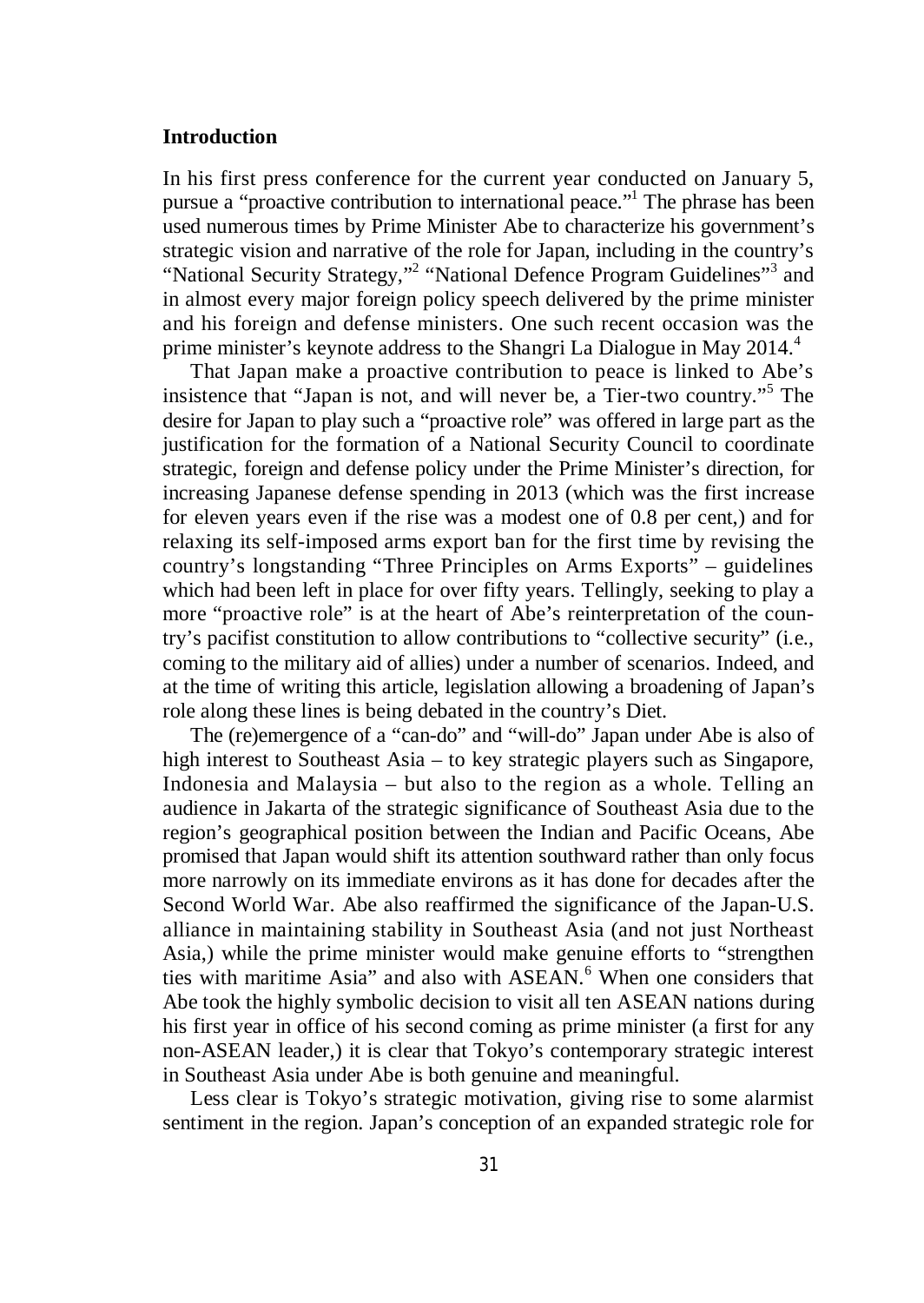itself in East Asia, including in Southeast Asia, has led to some capitals (namely Beijing and Seoul) and commentaries chiding Tokyo for a shift "to the right" and returning to a "militaristic past" which might even "threaten peace and stability" in the region.<sup>7</sup> One survey of South Koreans – a country with still raw memories of its troubled history with Japan – even found that sixty-two per cent of respondents perceived Abe's Japan to be a "military threat." 8 Such sentiments tend to be based on crude "slippery slope" projections of an ever expanding Japanese strategic role and presence including in Southeast Asia. Little consideration is given to what Japan is actually doing in the region and why; and importantly what enduring limitations remain for Japan when it comes to Tokyo playing an extended role in Southeast Asia in particular.

The paper is designed to answer these above contentions. It begins by looking at the pillars of the liberal order that emerged after the Second World War, and why China's rise potentially presents a fundamental challenge to such an order. As the paper will argue, offering such a "scene setter" is important for two reasons. First, the Abe administration's desire for Japan to play a much more "proactive" strategic role in regional affairs is driven primarily by China's rise. But second and more important, seeking to counter Chinese power and influence (especially in Southeast Asia) is not so much about reigniting historical rivalries for the sake of it but about protecting and strengthening the pre-existing liberal order in East Asia. In these senses, the paper is another contribution to the contemporary discussion and debate in the region which is dominated by how East Asian powers and the United States are responding to China's rise.

Indeed, as the paper will go on to argue, Abe's growing strategic interest in Southeast Asia is very much part of this Japanese desire to reinforce and strengthen the existing regional order vis-à-vis China's rise by providing a partial check against Chinese ambitions and territorial claims, assertive actions and rising influence; in addition to offering greater hedging and balancing options for Southeast Asian states. The paper will then examine the possible ways that Japan might enhance its strategic relevance in Southeast Asia and how this relates to countering Chinese influence in shaping and protecting its preferred East Asian regional order – but also consider some of the limitations on a greater Japanese strategic role in that sub-region.

# **Setting the Scene: The Historical Foundations for Order and the Rise of China**

#### *(a)Historical basis of order in East Asia*

The historical basis for regional stability since after World War II is founded on two related pillars. The first is uncontested American naval power and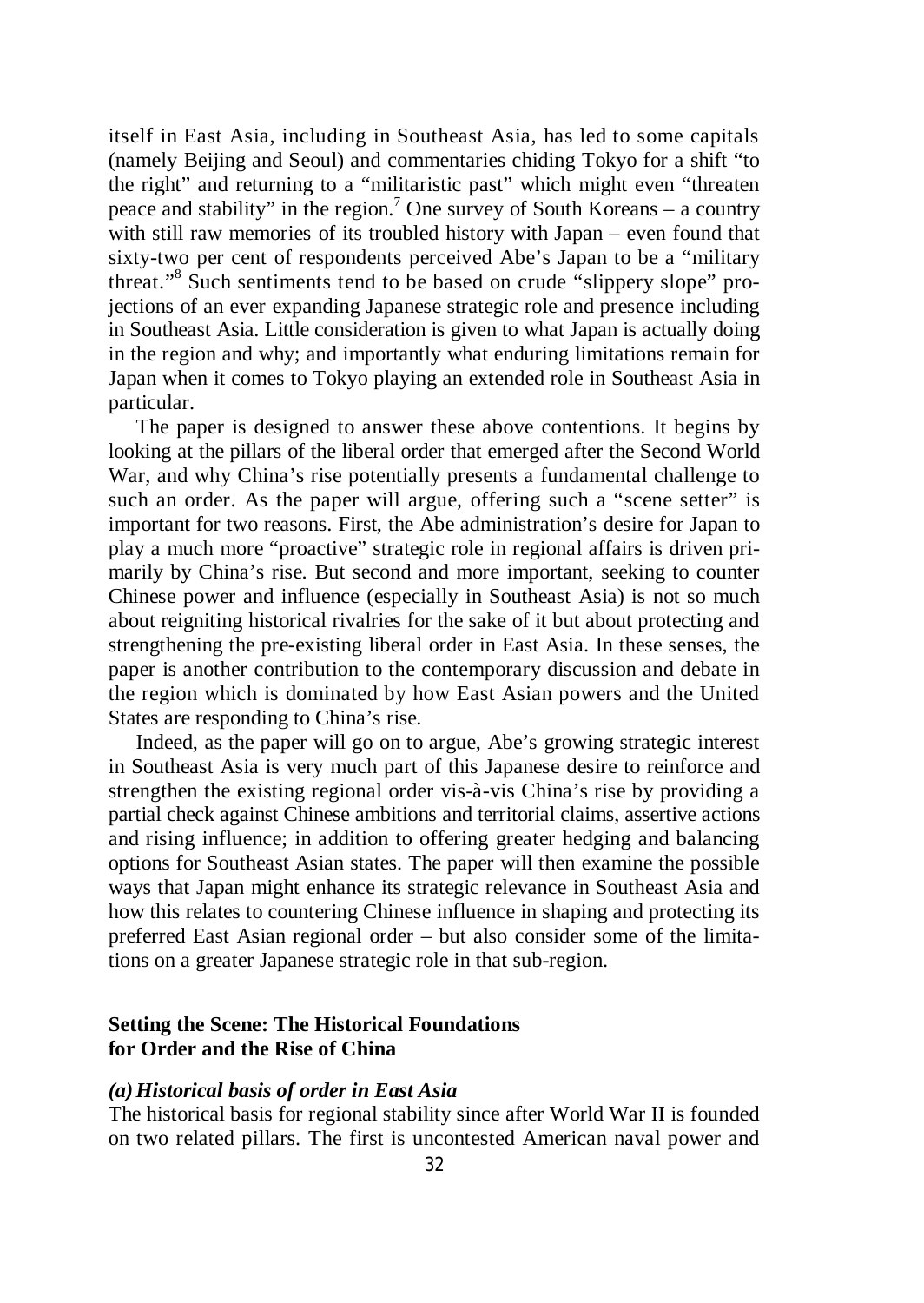maritime access. Even during the height of the Cold War, the Soviet Union lacked the capacity to deny the U.S. unfettered access to the maritime commons in the region since Soviet military power was a continental-dominated force and largely focused westward. The Soviet Union was also geographically better positioned as a Eurasian rather than Asian great power, meaning that Moscow found it particularly challenging to project power into the Far East for any sustained period of time. Importantly, American naval preeminence meant that no Asian power (or group of powers) could seek regional dominance, and any attempts to do so would lead to those countries suffering enormously prohibitive costs.

American naval power was sustained through its base in Guam, but also through allied Asian states hosting and maintaining American military assets in Japan, South Korea, the Philippines, Thailand, Australia, and to a lesser extent in Singapore and Malaysia. In return, America provided public security goods to the region in terms of a strategically stable regional environment, and safe and unfettered maritime access for commercial shipping.

Importantly, America also opened its immense domestic economic market to states who willingly played by Washington's rules, leading to the emergence of an Asian export-led growth model for development. Indeed, the economies of Japan, Taiwan, South Korea, Thailand, the Philippines, Singapore, Malaysia and China owe a debt of gratitude to the American consumer, just as the latter owes a debt of gratitude to the former countries for providing them with cheap consumer goods over many decades.

In addition to the increased foreign-direct-investment (FDI) inflows and outflows between the U.S. and Asia, and agreement on international norms, the economic integration between America and the region created a virtuous spiral in which American interests became increasingly tied to Asia – thereby increasingly the incentives for Washington to devote significant military assets to the Asia-Pacific for the long term. This meant that American strategic and military engagement in the region survived periods when Washington increasingly doubted its own lasting power in the region (e.g., the Nixon Doctrine articulated in 1969). On the other side of the coin, the continued prosperity of Asian states was increasingly linked to the permanence and pre-eminence of the American strategic role.

The second and related historical pillar for stability is that American strategic and military pre-eminence dampened competition between still rivalrous Asian states. This occurred for a number of reasons.

For one, it was impossible for any Asian state to match or exceed American military capabilities in the region, making it pointless (and dangerous) for larger states such as Japan to attempt to do so. Given that much of the region's security was outsourced to a much more powerful and generally reliable superpower, the pro-growth states in the region focused on achieving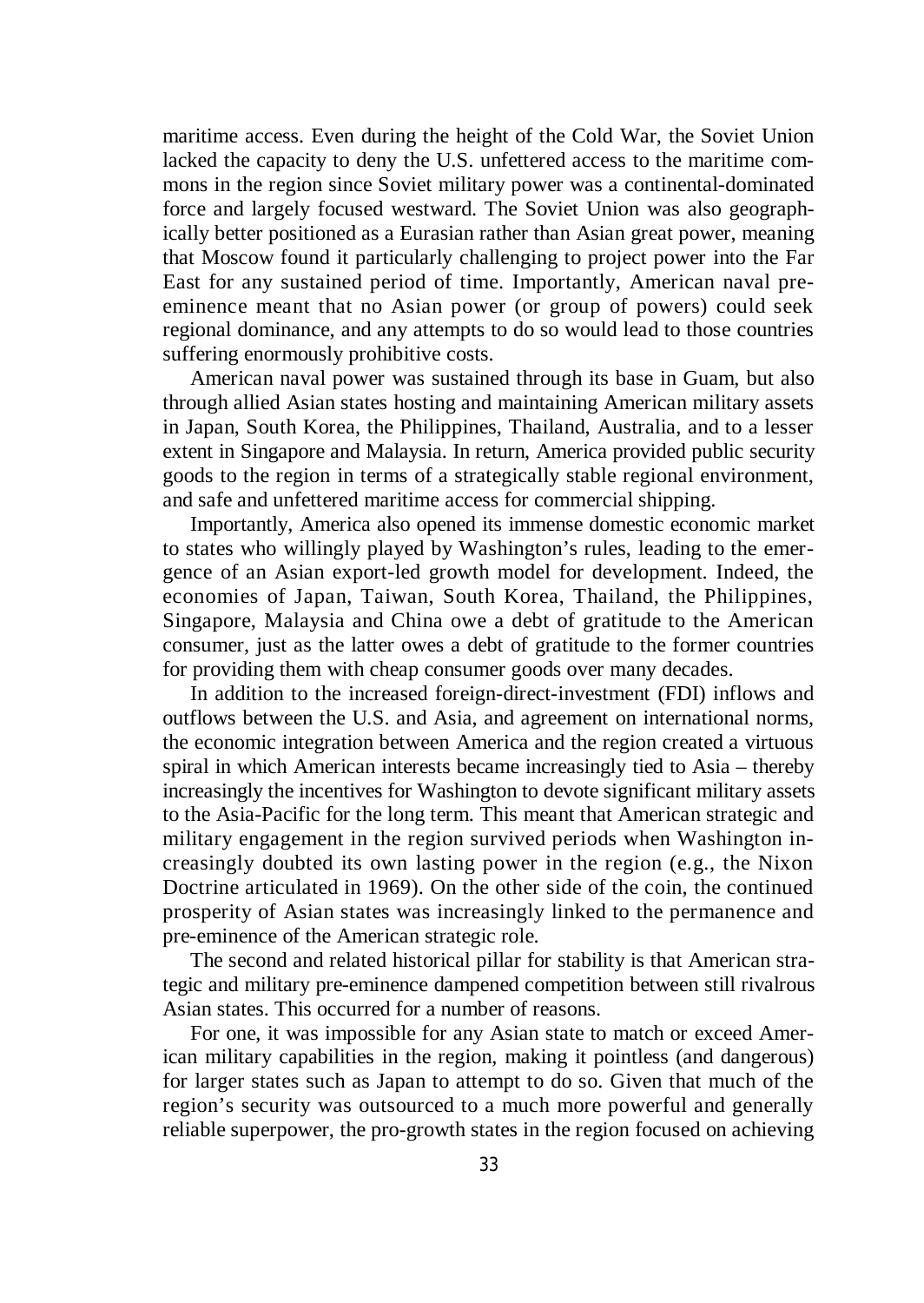rapid economic development rather than engaging in an escalating and costly military competition.

Indeed, one could advance a persuasive argument that the balancing and band-wagoning activity of many large and small pro-growth Asian states over the past few decades is largely designed to perpetuate a U.S.-led hierarchical strategic order within which no Asian state can dominate the region or subregion $9$  – much to the dismay of many contemporary Chinese strategists who preferred a multipolar order within which China can exercise increasing influence. This, incidentally, also partly explains why America's geographical distance from Asia makes it the preferred security partner of all major Asian countries (excluding China). $^{10}$ 

Furthermore, American alliances with Japan, Australia, South Korea, Thailand and the Philippines, de facto alliances with Taiwan, and the security partnership with Singapore and Malaysia were seen as stabilizing influences in the region, rather than divisive arrangements. There was a general balance of capabilities and influence between states in Northeast Asia, and in Southeast Asia which provided a strong foundation for strategic stability in the region – despite the prevalence of historical rivalries and unresolved territorial disagreements.

Note that this U.S.-led order underpinned and facilitated Japan's deepening connections and reliance on Southeast Asia in the post-World War II period. In economic terms, Southeast Asian countries provided an important outlet for Japanese goods, and stable and fruitful markets for Japanese outward capital investment. Southeast Asia was also an important source of raw materials during Japan's decades of rapid growth. In security terms, the stability and security of sea-lines-of-communications was critical to the success of Japan's export-led model of development in the second half of the previous century. In institutional terms, and under the American security umbrella, Japan played the leading role in organizations such as the Asian Development Bank and became an extremely active and constructive member of ASEAN-led regimes such as the ASEAN Regional Forum.

# *(b)China's rise and the emergence of "systemic instability"*

At the beginning of this century, Princeton Professor Aaron Friedberg posed the question whether Europe's past will be Asia's future.<sup>11</sup> The question was in reference to whether the emergence or rise of great powers tend to lead to severe and possibly violent disruptions in the regional and/or global order as is widely assumed by many realist and neo-realist authors in international relations.<sup>12</sup>

China's rise appears to confirm many aspects of the realist and neo-realist thesis. Its rapid re-emergence has the potential to systematically and seriously undermine every element of the aforementioned historical pillars of regional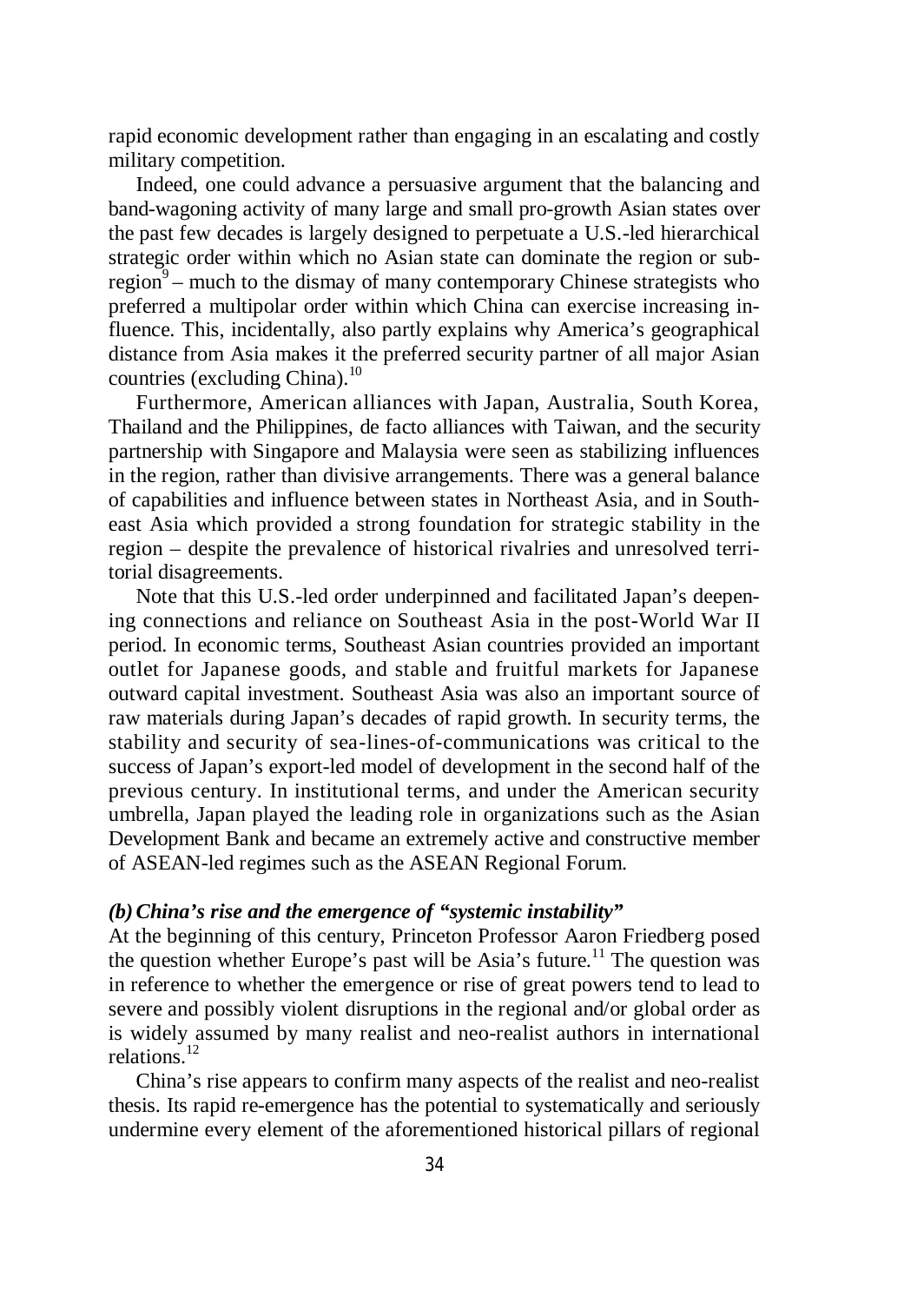security and stability – meaning that China commands the most attention and dominates long term strategic thinking for almost all analysts in the region. China is the first major power in the post-World War II period to emerge as a strategic competitor to America in East and Southeast Asia. Its emergence is of unparalleled significance and creating unique disruption for several reasons.

The first factor is China's absolute size and resulting potential capabilities. Although the Soviet Union was a more formidable military competitor to the U.S. at the peak of its powers, the Soviet economy was barely one third the size of America's. In contrast, although China's GDP per capita is still about one-fifth that of the U.S.'s, the size of the Chinese economy is already at least two-thirds that of America's. Even though it is likely that the Chinese economy will grow at more modest pace over the next few decades, it is still likely to match or exceed the size of the American economy in absolute terms over the next ten years.

Sustained by its growing economic weight, the Chinese defense budget is almost three times larger than Japan's, even if it is less than one third of America's overall defense budget. But America has global interests and responsibilities while China can focus primarily on its immediate environs. In other words, China's re-emergence signals the rise of an Asian power that could dominate Asia, but for the American presence.

The second factor is China's geography and historical place and role in the region. Unlike the Soviet Union, China is geographically at the centre of Asia. It shares an extended maritime border with almost every major trading country in Asia. Whereas the Soviet Union's interest in maritime Asia was an ideological-driven matter of extending its influence into the region, China's interest in maritime Asia is permanent and unavoidable – deepened by its reliance on seaborne trade of especially energy resources and commodities. It also means that the growth in Chinese strategic, military and economic power directly affects the interests of every major Asian state.

In particular, the contemporary Chinese shift from being a predominantly land or continental power (as it has been throughout most of its history) to a maritime power is disconcerting for other maritime Asian states; especially given China's more assertive recent behavior in asserting its maritime claims in the East China and South China Seas.

Moreover, unlike the Soviet Union, China has crafted (and also somewhat exaggerated) an image of itself as the enduring and natural hegemon in Asia. China has propounded and domestically nurtured an interpretation of history which sees itself as the victim of foreign powers jockeying to remove China from this historical and natural position, and that Beijing is simply reclaiming its natural preeminent status. In other words, the roots of Chinese ambition in Asia are far deeper, and are more extensive, those of the Soviet Union's.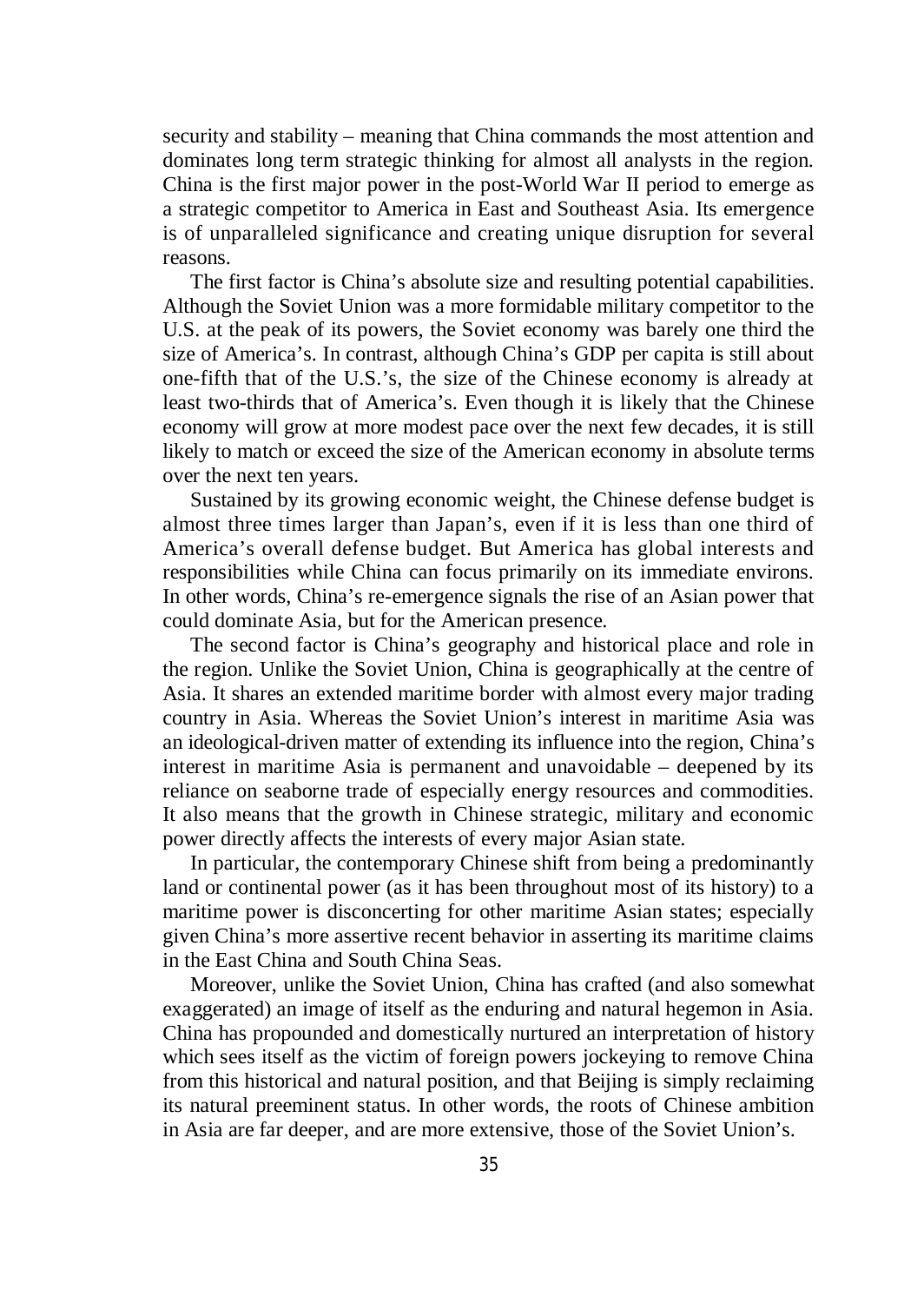Third, China is the first major Asian country in the post-World War II period to emerge as a formidable military competitor vis-à-vis the U.S. – at least as far as capabilities in the region are concerned. Furthermore, the greatest advances in Chinese military capabilities are maritime-relevant capabilities along its east and southeast borders – impacting the interests of both American and all maritime Asian powers.

Significantly, Chinese military advances from the mid-1990s onwards are explicitly designed as a counter against both American military capabilities in the region and against the effectiveness of conventional American extended deterrence on behalf of East and Southeast Asian allies. The fact that these capabilities were initially designed to primarily counter America's capacity to defend Taiwan is increasingly irrelevant since these Chinese capabilities can be redeveloped and deployed in theatres of conflict beyond the Taiwan Straits. In particular, Chinese investment in anti-access/area-denial (A2/AD) capabilities threatens to upset the long-standing regional strategic and military balance, if it has not done so already.

The A2/AD strategy is part of what the People's Liberation Army (PLA) term "counter-intervention operations" which is a stratagem designed to slow, limit or prevent a militarily superior enemy from conducting successful military operations in China's theatres of core interest. Part of an awkward sounding capability to "wage and win local (or regional) wars under conditions of informatization," cyber-warfare capabilities and anti-satellite weapons will be used to disable or else inflict severe damage on the "eyes and ears" of America's heavily networked offensive military assets (such as aircraft carrier battle groups). Diesel and nuclear submarines, mines and missiles will be used to inflict heavy losses on supporting vessels within the carrier group, and possibly on an aircraft carrier itself.

For strategic instability to deepen, China only needs to create a credible fear for Washington that the PLA is able to inflict prohibitive losses on U.S. aircraft carrier groups, making the prospect of U.S. intervention in any Chinese conflict less likely or far more difficult. The point is that China's military modernization and doctrine could mean that uncontested and unfettered access for American naval vessels in East and Southeast Asia is at an end for the first time since after World War II.<sup>13</sup>

Fourth, China's emergence as an economic power is a unique challenge to the post-World War II order. Unlike the Soviet Union, sectors of the Chinese economy are heavily integrated with the rest of Asia and America. China has emerged as the largest trading partner of Japan, South Korea, Vietnam, Indonesia and Australia. China is the largest trading partner of India and America in Asia. The dilemma for many of these countries including Australia is that their largest trading partner is now engaged in a deepening strategic competition with their American security guarantor. Unlike relations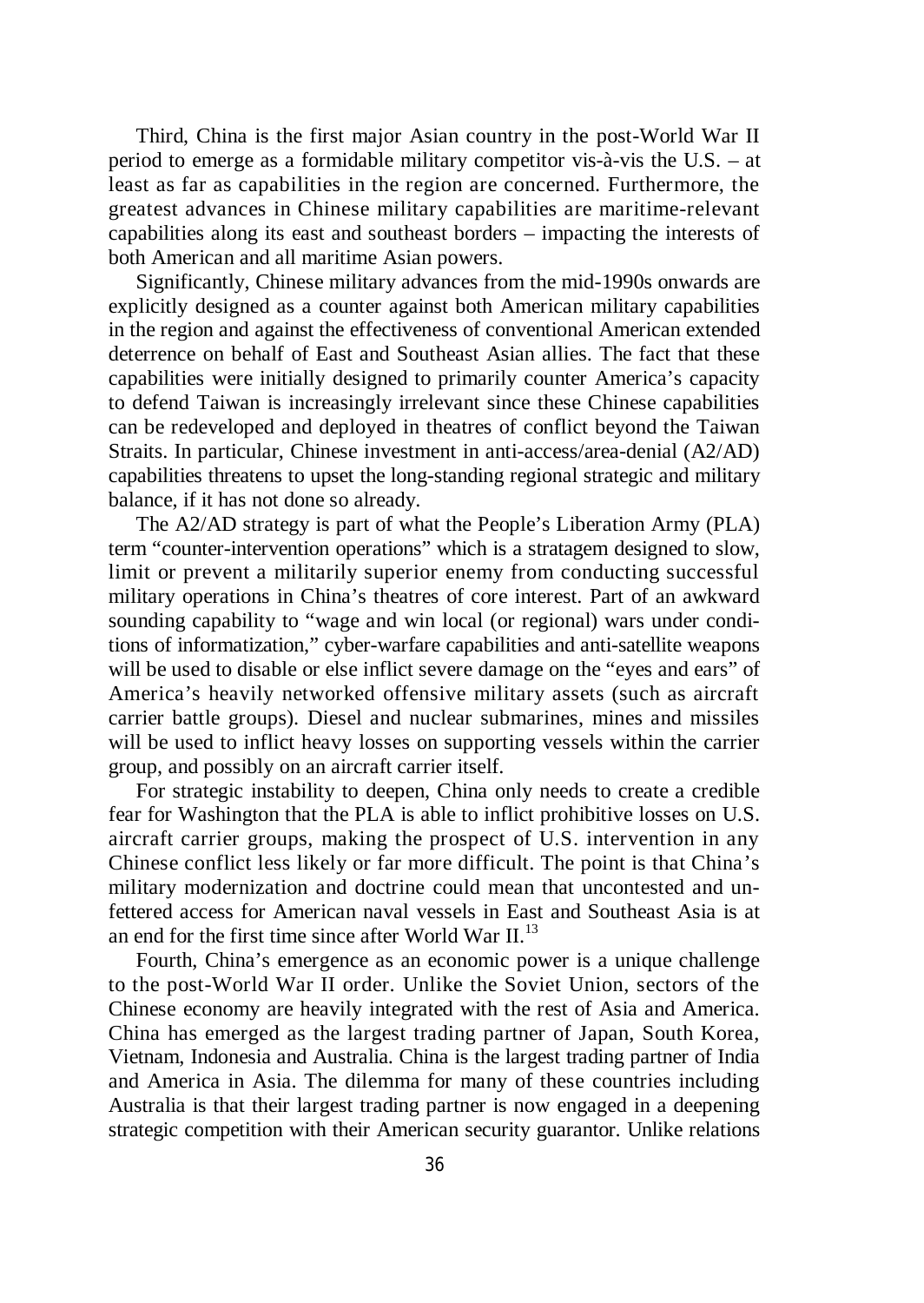with the Soviet Union, there are potential economic costs for all major regional states should relations with China dramatically worsen – even if the extent of regional integration and reliance on the Chinese economy and market is often overestimated and misunderstood.<sup>14</sup>

More than that, many states (including Japan) are increasingly dependent on a growing Chinese economy for their own continued growth – meaning that security and economic interests are not necessarily aligned. Importantly, China's importance to the regional and global economy means that it is not possible for America to lead an overt security coalition against China in the absence of immense and sustained provocation by Beijing. At best, Americanled security coalitions and relationships can serve to "shape" Chinese strategic actions without at the same time inhibiting China's economic rise.

# **Responding to China's Rise – Putting Context to Abe's "Proactive" Turn to Southeast Asia**

## *(a)Focusing on China and systemic threats to order*

Despite the current elevated interest in Abe "Mark II," the Japanese leader's abiding interest in meeting the challenge of China's rise is not a recent inclination. For example, and in January 2007 during one of his first major foreign policy speeches as prime minister, Abe "Mark I" expressed his intention to pursue a "proactive foreign policy" and have Japan "play a meaningful role on the global stage."<sup>15</sup> While the speech was primarily about deepening cooperation between Japan and the North Atlantic Treaty Organization or NATO, Abe turned the focus to Asia exclaiming that China's rise presented "great opportunities for us all." In the same breath, he nevertheless noted that "there are some uncertainties surrounding China, such as its increasing defense expenditures and continued lack of transparency." Elevating "fundamental values as freedom, democracy, human rights and the rule of law," the then Japanese leader affirmed his government's commitment to "protecting and promoting those values" and his belief that "stability and prosperity of the world" could only be based on these values (in direct contrast to any order based on leadership offered by an authoritarian China.)

While such rhetoric is commonplace amongst democratic leaders, Abe "Mark I" proved his seriousness by forging ahead with what proved subsequently to be an ill-fated *Quadrilateral Initiative*: an informal strategic dialogue between Japan, the United States, India and Australia that was likely intended to open the door for genuine and more meaningful strategic and military cooperation between these four democracies. Implicitly but undoubtedly designed to address concerns with China, the "Quad" might have been somewhat premature and not fully thought through. The initiative rapidly unraveled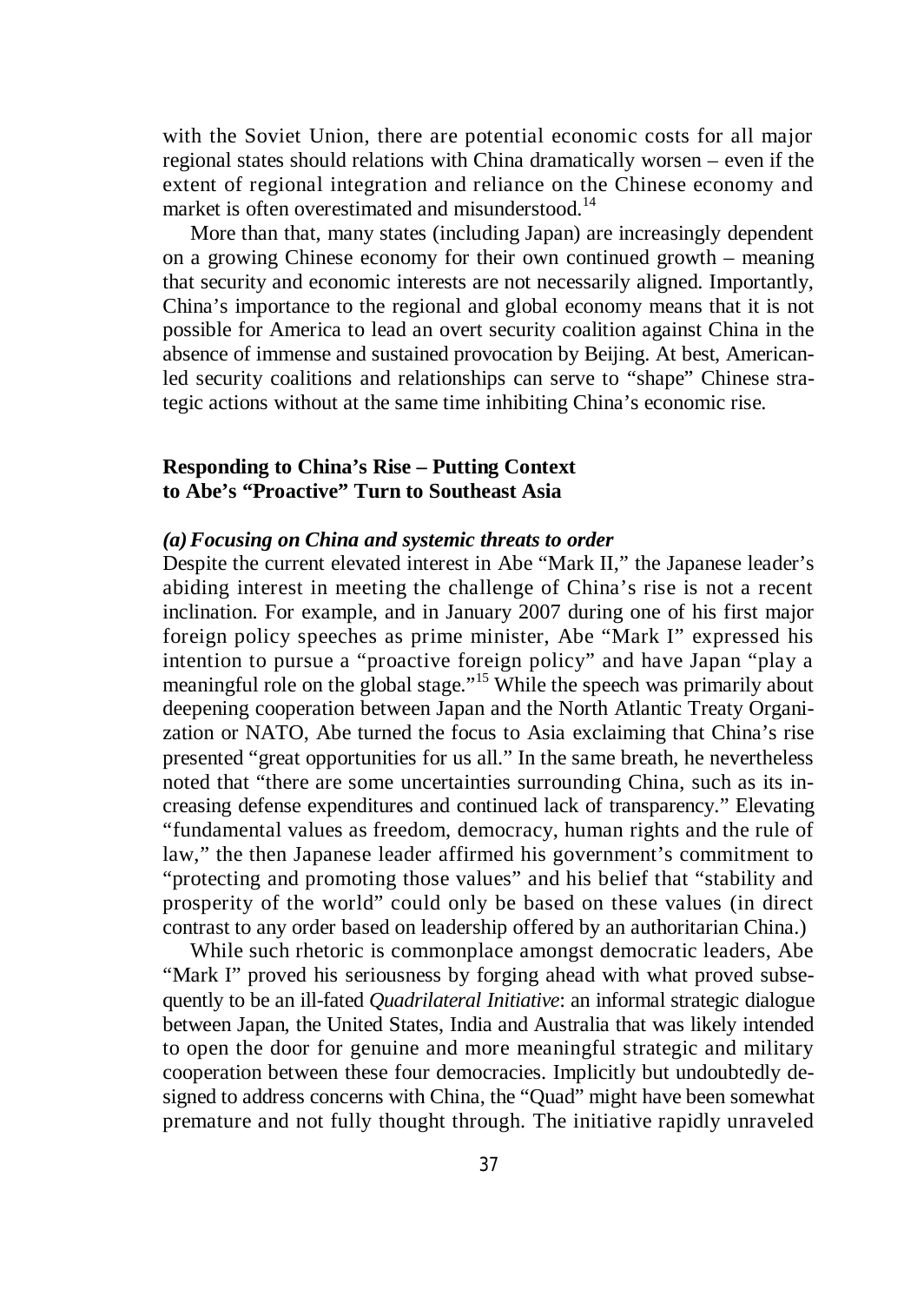once Australia under newly elected leader Kevin Rudd unilaterally withdrew from the grouping, offering an easy way out for America's President Barack Obama. But the point is that finding ways to address the challenge of a rising China was an early and primary strategic priority for Abe.

It is clear that the Mark II version of the Abe government (even more so than during his first time as prime minister) believes China's emergence and rise presents opportunities but also challenges to immediate Japanese interests (especially Japanese administered territories in the East China Sea). But critically, Abe Mark II is also increasingly viewing China as a challenger to the existing post World War II liberal order. This is the result of not just China's greater power now compared to when Abe was first elected leader in 2006 but also an increase in Chinese assertiveness in the maritime domains since around  $2010^{16}$ 

That China is perceived to be the major challenge for Japan and the region in the medium-long term (in Japanese eyes) is confirmed by the country's *2013 National Security Strategy* which states that "the maintenance and protection of international order based on rules and universal values, such as freedom..." is fundamental to Japan's national interest.<sup>17</sup> This is understood in the context of a "shift in the balance of power" since the beginning of this century which has been "changing on an unprecedented scale, and has substantially influenced the dynamics of international politics."<sup>18</sup> Identifying China as the primary factor for changes in the balance of power in a world where "Sovereign states remain the principle actors," the document goes on to declare that "Risks to Global Commons" presents a grave threat to order more generally, and that "risks that can impede the utilization of and free access to global commons (such as the sea and cyberspace) have been spreading and becoming more serious." Zeroing in on "an increasing number of cases of unilateral actions in an attempt to change the status quo by coercion without paying respect to existing international law," the same section goes on to highlight "disputes that have arisen over sovereignty between coastal states and China" as harmful to "the maintenance of law at sea, freedom of navigation, and stability in the Southeast Asian region."<sup>19</sup>

The Chinese challenge to regional order more generally and in areas such as Southeast Asia will have serious ramifications for Japan given Japan's reliance on sea-lines-of-communication (SLOCs) in Southeast Asia for its trade and energy security.<sup>20</sup> Remember that as a trading island-nation, Japan is even more dependent than China on imports of energy, food and the like. Such sentiments and analyses of Japanese vulnerability to disruptions in the post-war order generally, and reliance on open and unfettered access to SLOCs in particular, are mirrored in key documents such as the country's *National Defence Guidelines*, <sup>21</sup> *Principles on Transfer of Defence Equipment* and Technology,<sup>22</sup> and the explanatory note on the "Cabinet Decision on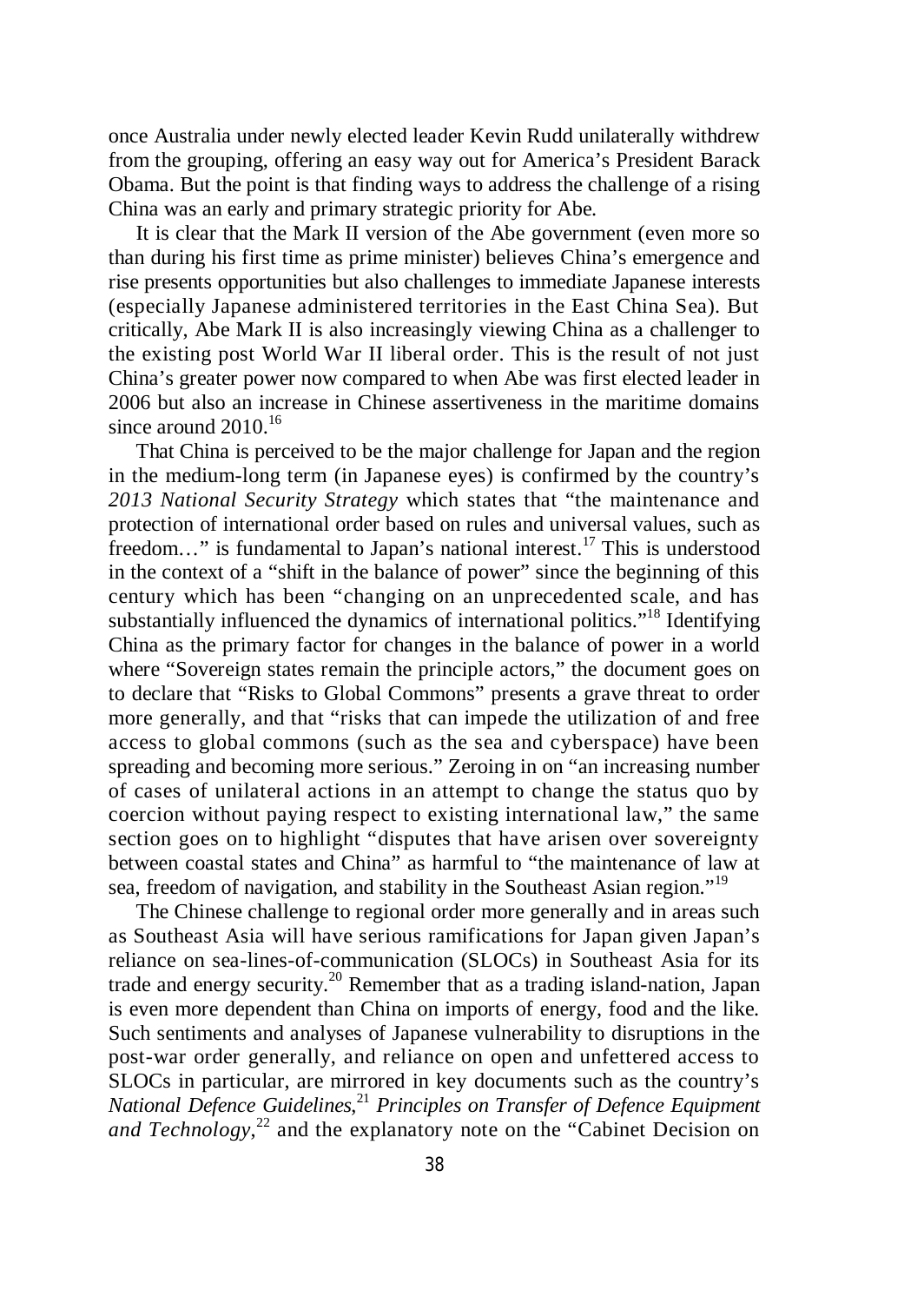Development on Seamless Security Legislation to Ensure Japan's Survival and Protect its People."<sup>23</sup>

While Japan is hardly alone in its concern about China's rise and the possible disruption to regional order (and impact on access to SLOCs) resulting from this, Abe's explicit desire that Japan use its considerable weight to play a significant role in upholding and protecting the existing order is beyond the ambition of any previous Japanese administration in the post-war period. Japan has traditionally relied on economic and "soft power" diplomacy and eschewed strategic and military approaches to addressing problems beyond its immediate environs.<sup>24</sup> The point must also be made that Abe's determination to go beyond mere emphasis on protecting national sovereignty, including Japan's claims over the Senkaku Islands, and inextricably and explicitly tie Japan's more "proactive role" to issues of upholding and protecting regional order goes beyond any position taken by his post-war predecessors.

In short, seeking an eminent Japanese role in terms of the preservation and protection of the liberal order in East Asia is a far more sophisticated and ambitious view of the country's strategic duties than that envisaged by previous administrations. This is the case even as recent prime ministers in Naoto Kan (June 2010–September 2011) and Yoshihiko Noda (September 2011–December 2012) put forward concepts such as "dynamic deterrence" based on a "dynamic defense force"<sup>25</sup> during their time in office to counter increased Chinese assertiveness and power in the region.

# *(b)Explaining the Southeast Asian turn*

The primary interest in this paper is examining the reasons behind Japan's enhanced strategic focus on Southeast Asia, and the possibilities and limitations of a Japanese strategic role in that sub-region.

On the one hand, a focus on East Asian SLOCs to Japan's south will automatically increase the strategic relevance of Southeast Asia. But it does not fully account for the lengths Abe has gone to in enlarging Japan's strategic and political weight in Southeast Asia. As mentioned, Abe's (Mark II) decision to visit all ten ASEAN countries within his first year in office was an unprecedented move by a Japanese leader, all in the context of a prime minister seeking to play a much more proactive role in regional strategic affairs.

The focus on Southeast Asia has continued beyond the first year of Abe Mark II. For example, and in the prime minister's keynote speech at the 2014 Shangri La Dialogue in Singapore, Abe pledged to "offer [Japan's] utmost support for efforts by ASEAN member countries to ensure security of the seas and skies and rigorously maintain freedom of navigation and overflight."<sup>26</sup> In doing so, and with the usual senior defense officials in the audience including from China, the United States and all ASEAN countries,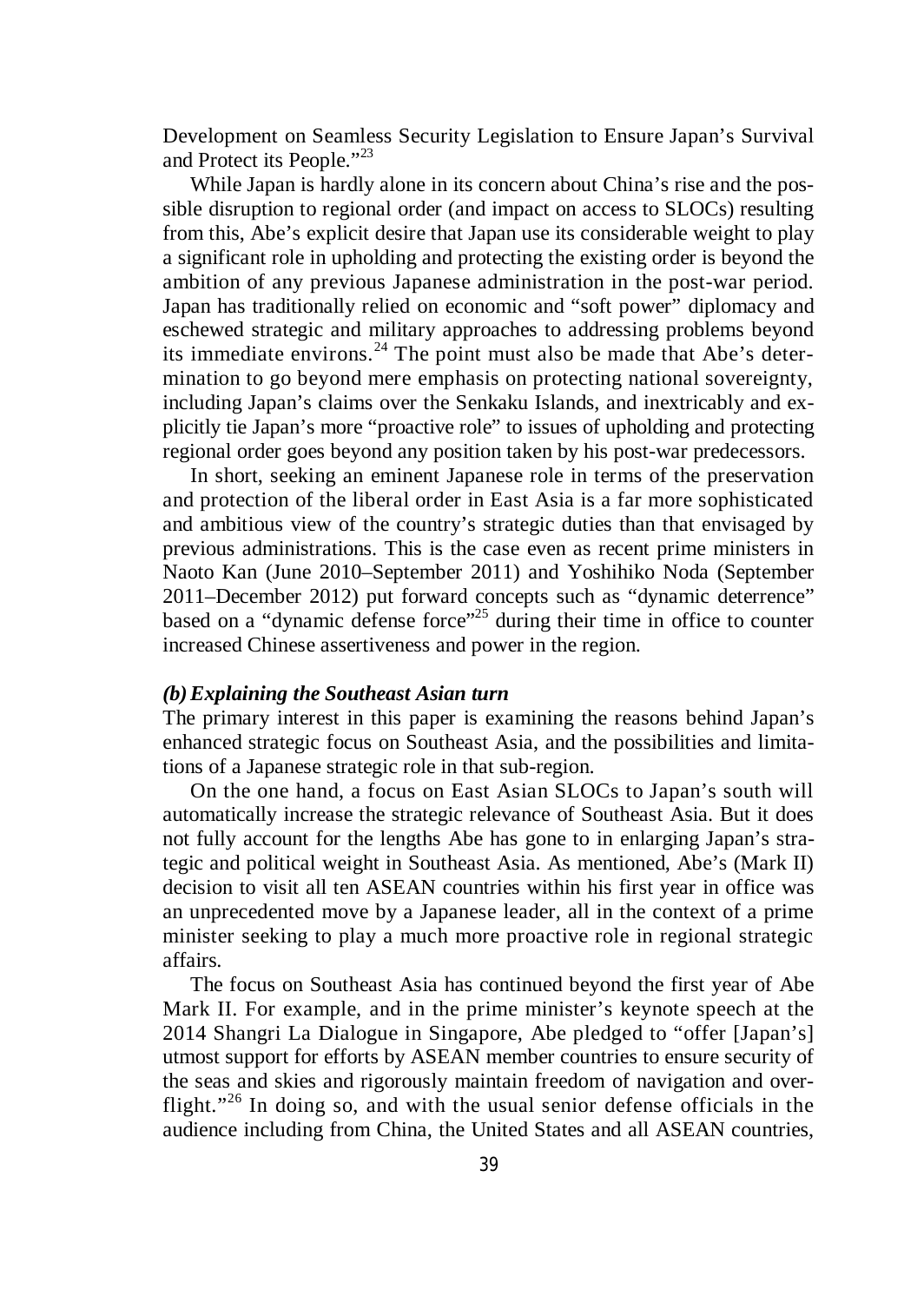the speech made much of Japan's decision to provide new patrol vessels to the Philippine Coast Guard and aid to Indonesia to allow Jakarta to procure three new patrol vessels. In flagging similar arrangements with Vietnam, another claimant state against China in parts of the South China Sea, Abe left little doubt that the strategic turn to Southeast Asia, and standing up to China in particular, will be a hallmark of his tenure. Japan has also offered technical skills and training in Coast Guard operations to officials in the Philippines, Indonesia, Malaysia and Vietnam.

Abe has also phrased the Japanese role in Southeast Asia in broad terms. As the Shangri La keynote address puts it, "Japan will combine various options within its assistance menu, including ODA (Overseas Direct Assistance), capacity building by the Self-Defense Forces, and defense equipment and technology cooperation, to support seamlessly the capacity of ASEAN countries in safeguarding the seas." Such a Japanese turn is directly linked to a "new Japanese" mentality to "take on peace, order and stability of the region as their own responsibility."

To be sure, Chinese policies and behavior over claims in the South China Sea have become an even more fraught issue for the region since Abe first came in to power. But what else explains the Japanese shift in strategic focus toward Southeast Asia? One partial explanation seems to be that Abe has learnt lessons from his first time as prime minister. In particular, the Quadrilateral Initiative received a cool reception from major Southeast Asian states since none were included in the Quad. Unintentionally, the Quad also created the perception that Abe was seeking to bypass or else supersede ASEAN centrality in multilateral discussions of regional strategic issues; or worse encourage America to prioritize such groupings over ASEAN-backed institutions. In this sense, Abe realized that if Japan wants a greater strategic role in the region, Japan needs to garner the support of states that are situated in what his government recognizes as the overwhelmingly important strategic gateway between the Indian and Pacific Oceans.

Additionally, it seems that Abe's strategic objectives and reading of the region has become significantly more profound and nuanced during his second time as leader. Whereas Abe Mark I and Mark II are both wary of increasing Chinese power, the Mark II version is emphasizing Japan's desire to play a more proactive role in upholding and protecting the regional order – and not in containing Chinese power *per se*. After all, it is not China's rise in and of itself that is of concern to Japan and other countries in East Asia but how China will choose to wield its enhanced power. While it is true that upholding regional order includes measures to balance against growing Chinese power so as to provide effective constraints and costs against disruptive Chinese behavior, the focus on order more generally is a far more palatable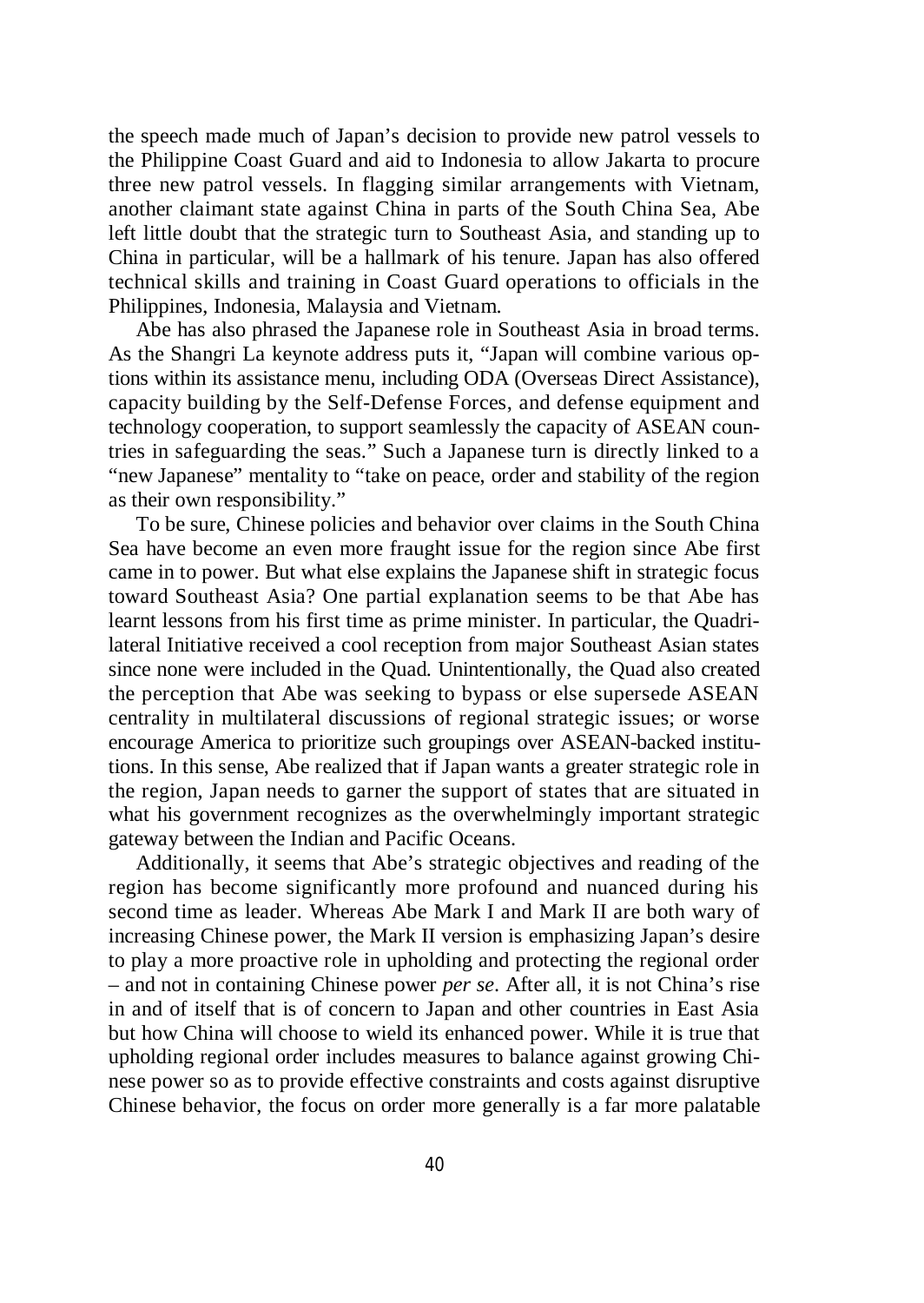message for Abe to sell when promoting Japan's desire to play a more "proactive" strategic role.

The point is that the championing of the existing open and liberal order (as opposed to a hegemonic one designed for the benefit of great powers) and suggesting measures to protect and strengthen such an order, is an inherently collective exercise involving both great and modest powers (even if great powers have more material capacity to protect or disrupt any order.) That being the case, obtaining the consent and approval of key Southeast Asian states – in addition to its superpower American ally – for a greater Japanese strategic role is essential to the legitimacy of Abe's "proactive" ambitions. Indeed, without the legitimacy that comes from widespread and collective regional approval, a more "proactive" Japan would be seen as a disruptive rather than constructive and stabilizing power.

When it comes to building support for a more proactive Japan in Southeast Asia, enhancing legitimacy necessarily includes approval both from a large number of individual states in Southeast Asia, and ASEAN. With respect to the latter, Abe explicit linked of Japan's desire to play a more proactive role in Southeast Asia with Japan-ASEAN initiatives to deepen institutional and operational cooperation to enhance the capacities of Southeast Asian states to promote maritime security and safety for the explicit purpose of regional "peace," "stability" and "order."<sup>27</sup>

Furthermore, Japanese moves to help enhance the maritime (including naval) capabilities of states like the Philippines, Vietnam and Indonesia help meet existing and growing demand emanating from within Southeast Asia for states to acquire greater domestic capacity to resist coercive behavior by great powers over maritime claims and disputes. Southeast Asian states are already engaged in a number of "hard" and "soft" balancing approaches vis- $\hat{a}$ -vis China.<sup>28</sup> By putting Japanese assistance to Southeast Asian states in the context of strengthening regional capacity to uphold existing order – rather than as a mere hard-balancing "containment" mechanism against a rising China – there is enhanced and widespread acquiescence for a greater Japanese strategic role generally, and for Japanese assistance to these Southeast Asian claimant states specifically.

Finally, the focus on the South China Sea may well prove a diplomatic boon and masterstroke for Japan in another way. Japanese preparedness to strategically counter and criticize Chinese coercive and assertive behavior over maritime claims in the South China Sea might eventually encourage Southeast Asian states to offer more explicit criticism of similar Chinese coercive and provocative behavior in and around the disputed Senkaku/Diaoyu Islands in the East China Sea. Although involving a different set of claims and legal issues in two different Seas, highlighting any Chinese behavior considered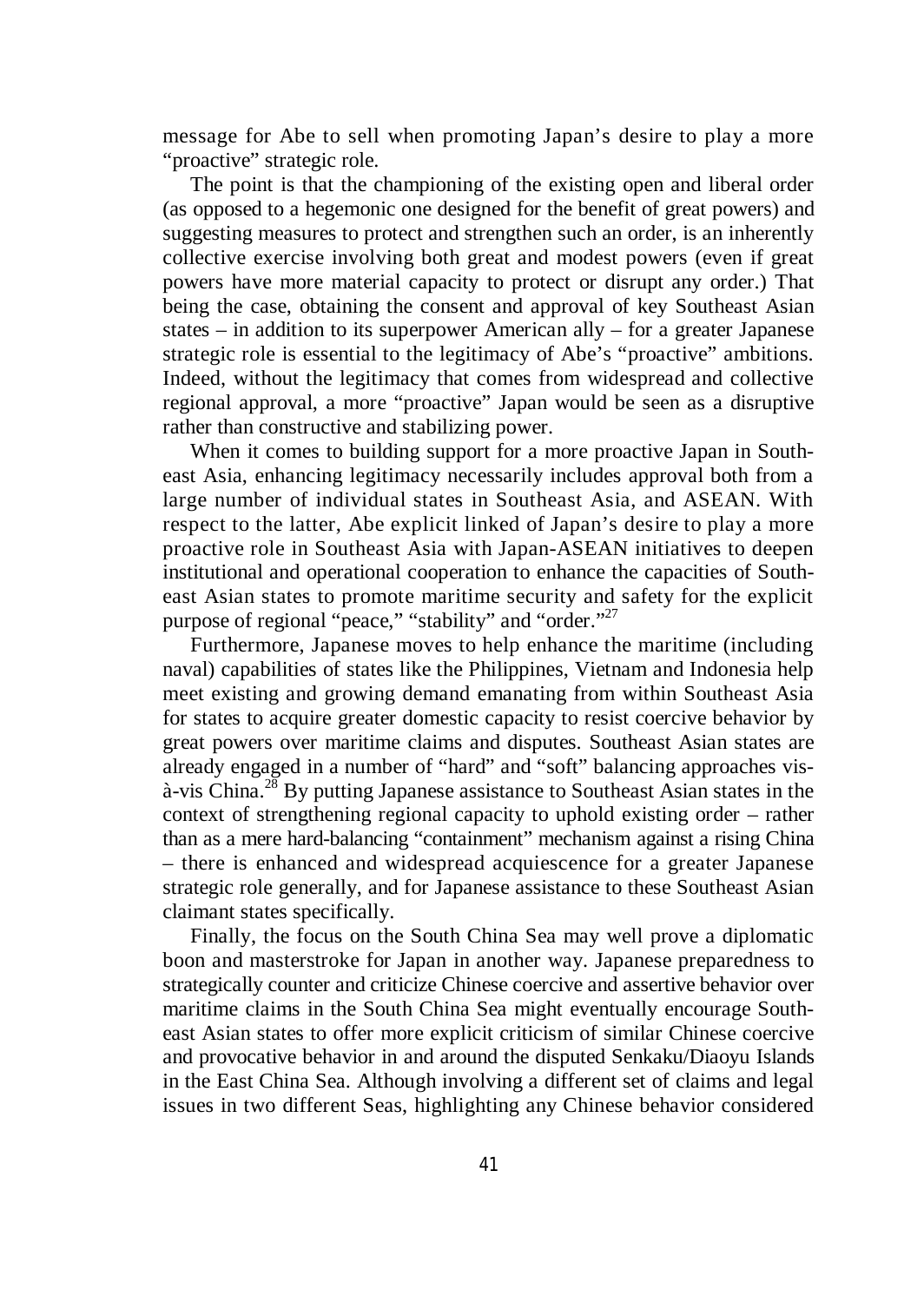contrary to adherence to a rules-based order may well become a collective endeavor – which can only work in Tokyo's interest.

This is not to suggest that Abe is only interested in what Southeast Asia can do for Japanese interests in the East China Sea, or that the Japanese leader does not genuinely view Chinese actions in the South China Sea as a challenge to regional order more generally. The overwhelming evidence is that Abe does so when it comes to the latter point. It is simply to advance the proposition that Tokyo's Southeast Asian turn and interest in upholding a regional liberal order more generally is entirely consistent with more narrow Japanese interests in its more immediate surrounds.

By way of summary, and at the most general level, the increased Japanese interest in Southeast Asia, and South China Sea issues in particular, reflect the Abe government's belief that the rules of the game have been changed by China's rise as detailed in earlier sections. In one respect, the framework of the "Yoshida Doctrine" which has guided Japanese strategic doctrine for almost seven decades has not changed: strategic and military reliance on the United States allowing Japan to focus on economic revitalization and growth. But as China's strategic ambition and military capability expand, the pillars of the post-war liberal order upon which the Yoshida Doctrine depends will come under increasing strain.

As Southeast Asia becomes an increasingly important geo-strategic region that will in large part determine the future shape and characteristics of the East Asian order, the Abe government appears to believe that it becomes incumbent on Japan to lend its weight to the preservation of the order that the Yoshida Doctrine depends upon.<sup>29</sup> In other words, the Yoshida Doctrine – and Japanese security and prosperity – falls into abeyance if the South China Sea effectively becomes a "Chinese lake." 30

#### **Japanese Ambition in Southeast Asia: Possibilities and Limitations**

The credible Japanese line is that while no nation can maintain peace, security and order in East Asia alone and that doing so requires a collective effort, Japan is the second largest and most innovative Asian economy with still (arguably) the most formidable indigenous navy and air-force in the region. While Japan has long been capable of playing a significant proactive role, under Abe, it is now willing to do so. To advance this ambition when it comes to Southeast Asia, there are three broad ways in which Japan might conceivably make a significant contribution: 1. Military assistance in Southeast Asian theatres of conflict; 2. Technological and arms exports; and 3. Multilateral and other diplomatic initiatives.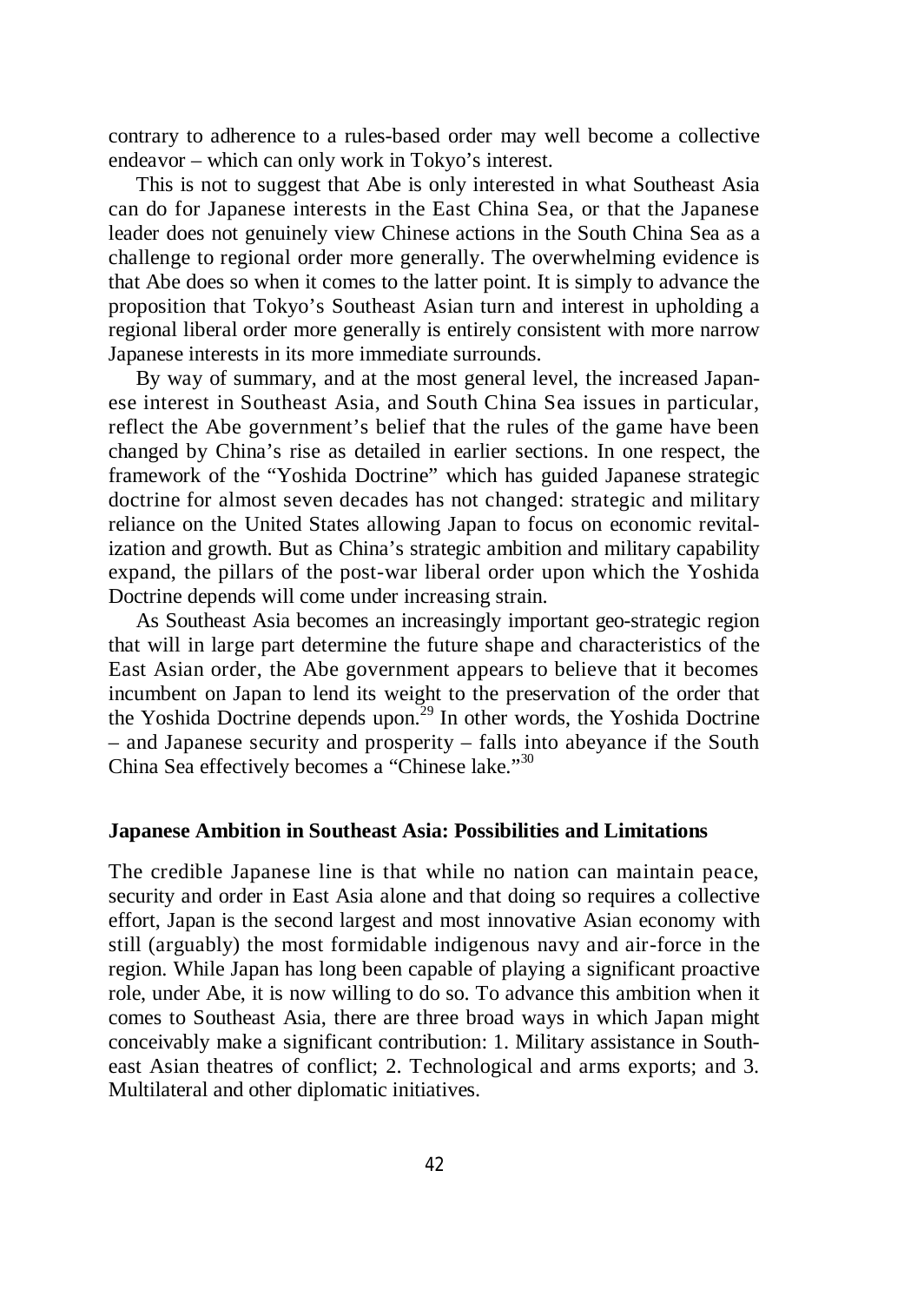# *(a)Military involvement in Southeast Asian conflicts*

In early February of this year, Japanese Defense Minister Gen Nakatano stated that Japan might one day consider contributing to America-led naval patrols in the South China Sea since "the interdependence of nations is increasing and deepening, and the situation in the South China Sea affects our national security."<sup>31</sup> Comments such as these and others have led to some speculation that under the cover of Abe's "proactive contribution to peace and security" and specific actions such as the government's reinterpretation of the Constitution to allow "collective security," the Japanese SDFs will be used to join conflicts in Southeast Asia.

Such expectations ought to be tempered and wound back. Even though the National Security Strategy expand Japan's core national interests to include peace and stability in maritime regions such as the South China Sea, any "proactive contribution" involving deployment of Japan's SDFs need to be read alongside existing legal and self-imposed limitations that remain firmly in place and are likely to be so in the foreseeable future. For example, the National Security Strategy specifically excludes deploying Japan's SDF in the wider region under the banner of "proactive contribution to peace and security" and includes only greater reliance on diplomatic and multilateral measures.

More importantly, there is widespread misunderstanding (or misreporting) of the implications of Abe's constitutional reinterpretation to allow "collective self-defense." While the reinterpretation now widens the options that may allow Japan to render military assistance to America or possibly other defense partners in the event of an armed attack, such a right of collective self-defense only comes into play when the following restrictive conditions are all met: $32$ 

1. The situation should pose a clear threat to the Japanese state or could fundamentally threaten the Japanese people's constitutional right to life, liberty and the pursuit of happiness;

2. There is no other way to repel the attack and protect Japan;

3. The use of force is limited to the minimum necessary.

Any deployment of the SDF in scenarios that cannot meet these necessary conditions would require a change to Article 9 of the Constitution and not merely a reinterpretation of an existing provision. Constitutional change would require majorities in both houses of Parliament and a public referendum supporting the change which is not possible in the foreseeable future. In this light, it is difficult to envisage a scenario under which Japan could legally deploy its SDF to assist American forces or the militaries of a Southeast Asian state in a dispute between claimants in the South China Sea. Indeed, the Abe government recently concluded that it was not constitutionally pos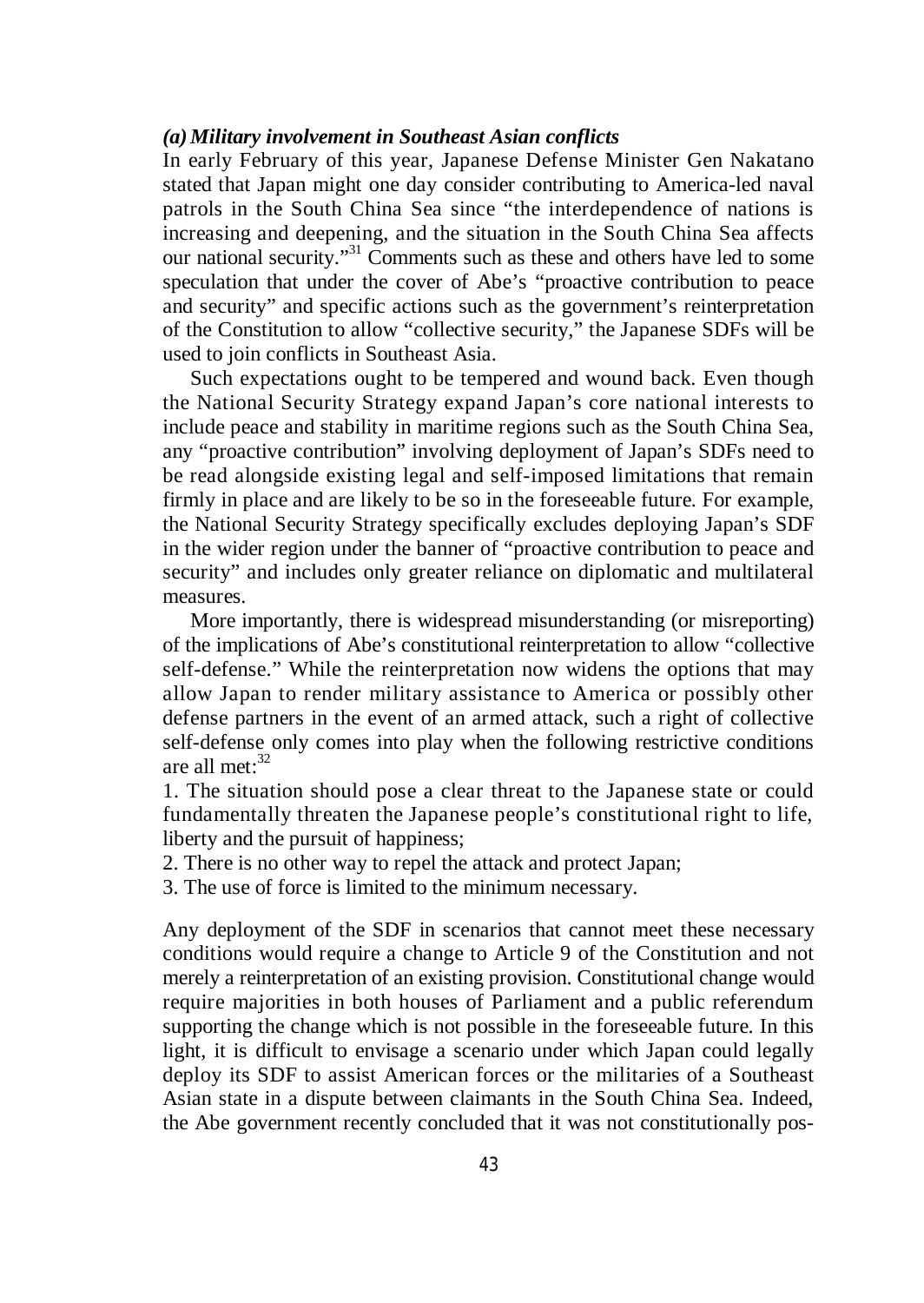sible for Japan to join America and contribute militarily to the fight against the Islamic State in the Middle East even when two of its citizens had been captured and were threatened with execution in January  $2015^{33}$ 

In reality, the more significant outcome from the constitutional reinterpretation is that it will encourage and allow greater integration between Japanese and American forces in collective military actions pertaining to traditional arenas of possible conflict such as in the East China Sea – where Japanese contributions in areas such as missile defense and anti-submarine warfare will become increasingly important.<sup>34</sup> This will improve the capacity and readiness of the U.S.-Japan alliance for operations in Northeast Asia but will have limited military relevance for Southeast Asia.

Putting aside constitutional and legal limitations which have in the past been watered down through "reinterpretation" for reasons of strategic convenience<sup>35</sup> (although Japanese military intervention in the South China Sea would be a step too far for even the most creative of "reinterpretations") one should also consider the domestic obstacles to any Japanese military involvement in Southeast Asia.

As multiple surveys and studies across a long period of time including up to the current period show, any expansive use of Japanese military assets or "adventurism" will be strongly resisted by the population and many elites steeped in a post-war pacifist strategic culture.<sup>36</sup> Bear in mind that even with respect to the rather modest reinterpretation of the constitution to allow collective self-defense under the limited conditions mentioned, around half of those surveyed were against such a reinterpretation.<sup>37</sup> Other surveys suggested that a majority were opposed to the reinterpretation while only one third supported the move. Even then, two-thirds of respondents (including some who supported the action as being in Japan's national interest) considered the constitutional reinterpretation "improper" as a matter of process and procedure.<sup>38</sup>

Finally, consider the economic fallout for Japan following an elevated spat over the Senkaku/Diaoyu Islands in 2012 which was estimated to have caused a one per cent cut in Japanese growth in the final quarter of that year when the spat was at its peak after the Chinese government supported (or at least tolerated) the domestic boycott of Japanese branded goods.<sup>39</sup> When one includes the even greater economic fall-out that would likely occur from any military conflict with China in any theatre,<sup>40</sup> it is even more unlikely that there could be broad based support for Japanese military intervention in the South China Sea as it would be extremely difficult to argue that such an action could be said to be necessary to defend the Japanese state, its sovereign territory, or the basic rights and freedoms of the Japanese people.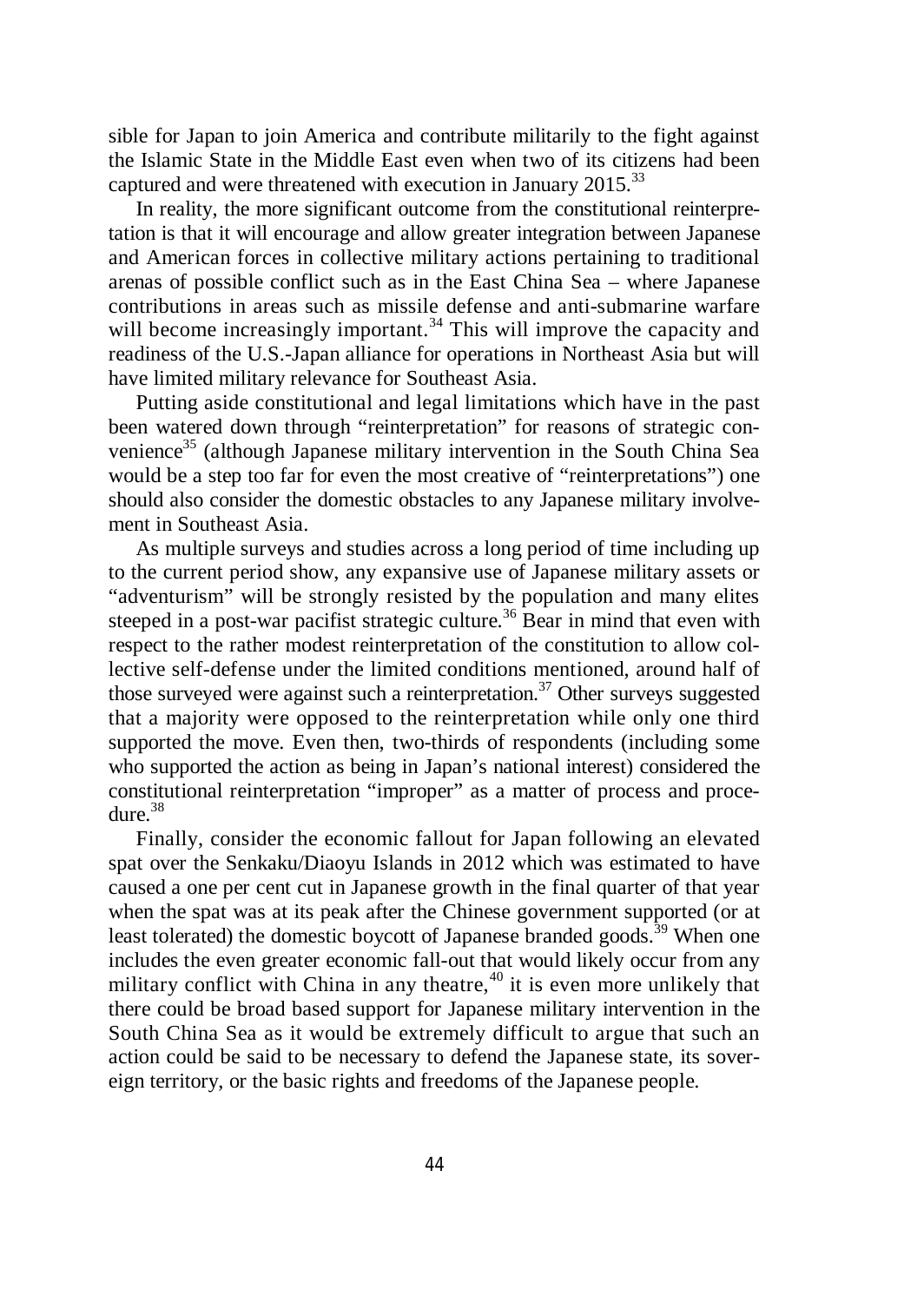## *(b) Offering arms and military technology to Southeast Asian states*

If joining future wars in Southeast Asia appears out of the question in the foreseeable future, offering arms and military technology to Southeast Asian states appears a more feasible option for Tokyo. In the National Security Statement under the sub-heading of "Japan's Strategic Approaches to National Security," the Abe government flagged "cooperation on defense equipment and technology" in ways that "fit the new security environment" (i.e., the rise of China and possible challenges to the liberal order.)

In the subsequent "Three Principles on Transfer of Defence Equipment and Technology" clarification document released by Abe's Cabinet, Tokyo appears to offer a fairly permissive export controls regime. The Second Principle states that following a "transparent" and "strict examination" of individual cases, transfers may be allowed if they: 1. contribute to the promotion of peace and international cooperation; and 2. transfers contribute to Japan's security. Moreover, the second criterion includes transfers designed to further "joint development and production projects with allies and partners" or "enhance security and defense cooperation with allies and partners."

Further guidance is then offered by the "Implementation Guidelines" for these "Three Principles" adopted by the National Security Council on April 1, 2014. Under these Guidelines, such transfers must contribute to Japan's security, of which promoting international peace and order is an important element of national security. Under conditions under which transfers would positively contribute to Japanese security and interests, the Guidelines lists two: 1. Transfers related to joint development and production with countries cooperating with Japan in security areas including the United States; and 2. Transfers contribute to enhancing security and defense cooperation with countries cooperating with Japan in security matters.

The bottom line is that subject to the proper governmental deliberation and decision-making processes, the transfer of Japanese defense equipment and technologies is likely to become an important avenue for Japan to play a more "proactive" strategic role in Southeast Asia.<sup>41</sup> As the explanation in the "Three Principles" document puts it, "An appropriate overseas transfer of defense equipment and technology contributes to further active promotion of the maintenance of international peace and security… [by contributing to, amongst other things] capacity building of developing states." Moreover, "such transfer also contributes to strengthening security and defense cooperation with Japan's ally, the United States as well as other countries."

In other words, Japanese military equipment and technology can now in principle be used to enhance the capacity of like-minded Southeast Asian states that seek to resist significant Chinese changes to the territorial status quo in the South China Sea more particularly, and the shape of the regional order more generally. So far, relatively modest contributions of a small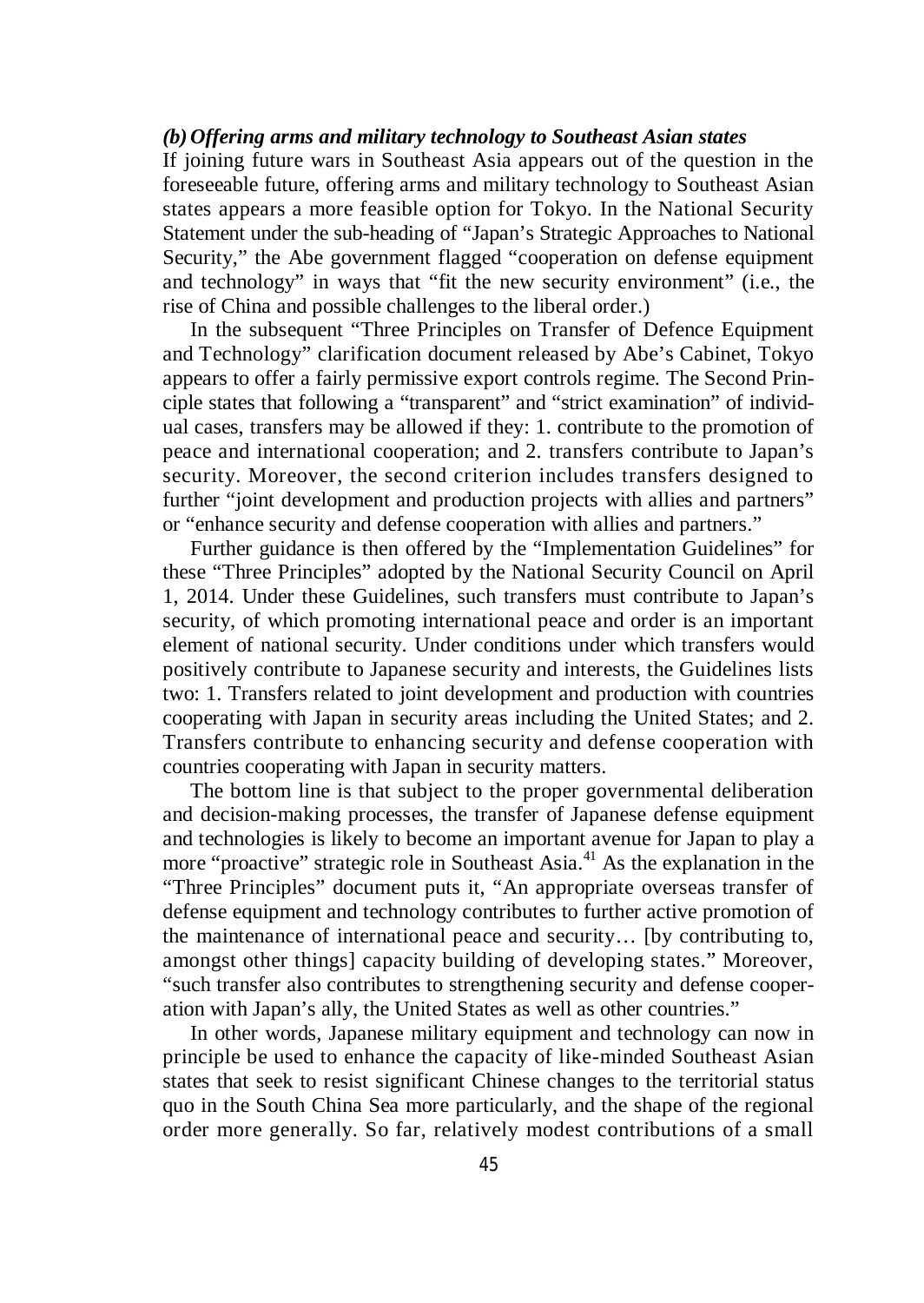number of patrol ships have been made to the Philippines and Indonesia, and would likely be made to Vietnam into the future under the banner of the "strategic" application of Overseas Direct Assistance or ODA.

This is hardly enough to change the tactical military balance in the South China Sea. The emergence of Japan as a major military equipment and technology supplier to like-minded countries in Asia is only at its early stages and must negotiate domestic obstacles (political, bureaucratic and social) against joint-development and selling of military equipment and technology that have been built up over decades of passivity. But as the ongoing Japanese discussions to possibly export its most advanced submarine technology to Australia and discussions with France to develop cutting-edge weapons for fighter aircraft show, things are changing. $42$ 

Indeed, China which has maximum "skin" in the strategic game clearly realizes the potential for Japan to emerge as a counter-balancer to China in this context. As one Chinese official has complained, mirroring the concern of other colleagues, Japan's openness to both export military equipment and technology to Southeast Asia and to provide fund assistance to countries for the purpose (through ODA and other mechanisms) "will break the existing political, economic and military patterns among countries in Southeast Asia" and in the process "undermine stability in the Asia Pacific."<sup>43</sup> Reinterpreted from across the non-Chinese side of the East China Sea and perhaps in Southeast Asia, China's plan to strategically and militarily "neutralize" (or perhaps "neuter") Southeast Asian states is meeting a significant obstacle in the form of a more "proactive" Japan.

# *(c) Multilateral and other diplomatic initiatives*

Given Japan's long-standing support for and participation in all regional economic and security institutions, in addition to the country's enormous contribution to regional prosperity, development and aid over many decades, Japan has built up unmatched goodwill amongst Southeast Asian countries. This is confirmed by numerous surveys showing that Japan is viewed more favorably by all major Southeast Asian countries compared to all other great powers in the region (the U.S., China and India)<sup>44</sup> and is considered the most "reliable" great power according to another recent survey.<sup>45</sup> Even so, it is generally accepted that Japan has resisted translating its economic power and good standing into proportionate political and strategic influence in the region. 46

When it comes to multilateral and diplomatic initiatives aimed at Southeast Asia, Japanese passivity is rapidly diminishing under Abe. The paper has already mentioned the unprecedented step of head-of-government visits to all ten ASEAN countries in 2015 by Abe – a clear indication of bilateral diplomatic energy and intent towards Southeast Asia. This is an important political and diplomatic "counteracting" approach by Japan against China. It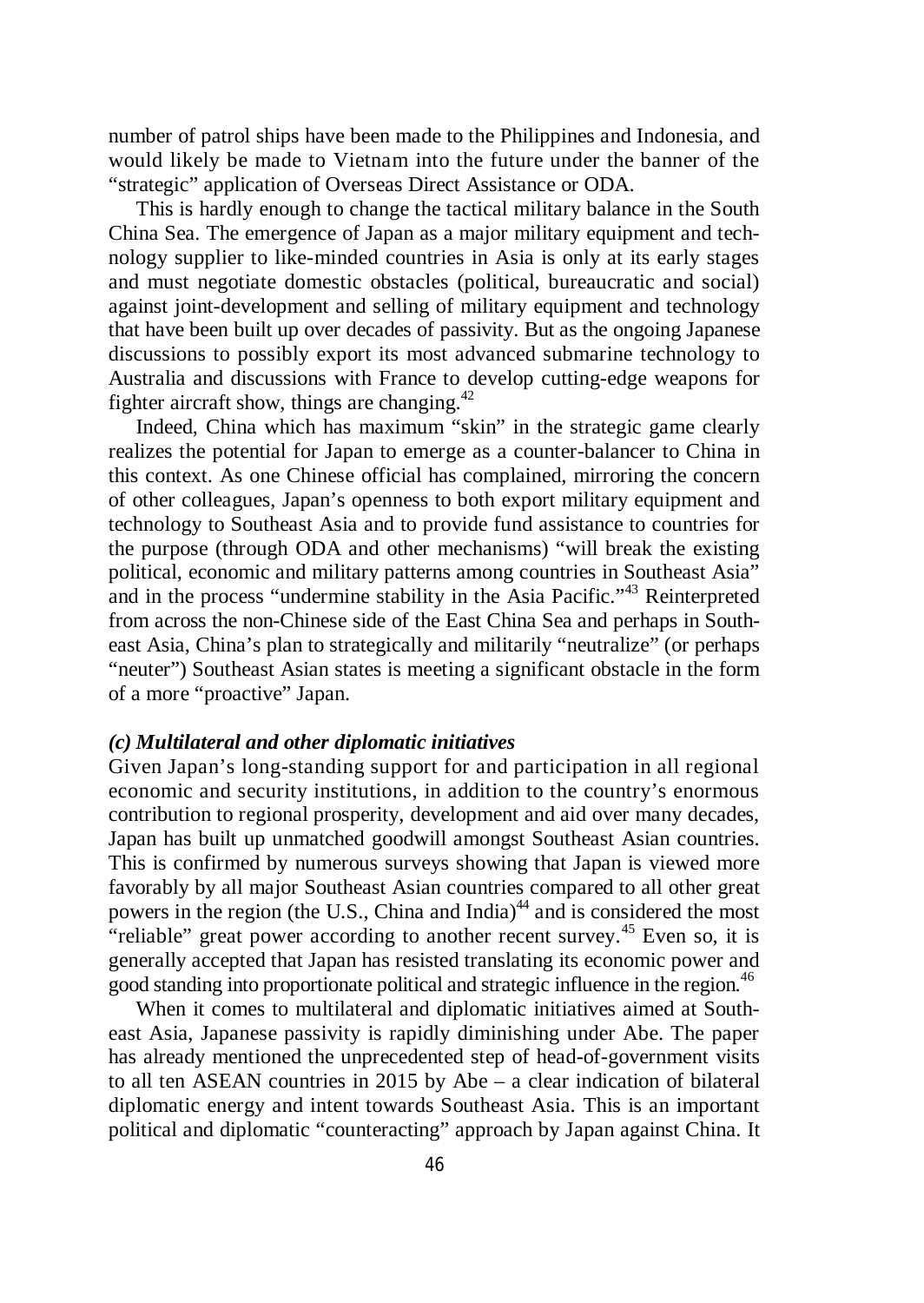has been welcomed by all major Southeast Asian countries that are in the process of pursuing hedging approaches against China by reaffirming or improving relations with other great powers such as the United States and India. Some Southeast Asian countries such as the Philippines and Vietnam are actively balancing against China, while others such as Singapore and Malaysia are doing so more subtly.<sup>47</sup> As much existing research is already pointing out, Japan's considerable weight (as a stand-alone country and through its alliance with the U.S. and deepening strategic partnerships with countries like Australia and India) create subtle and more overt balancing options for Southeast Asian states.<sup>48</sup>

But the more immediate and consequential impact that Japan might make could be in the multilateral arena, especially as it relates to ASEAN-backed institutions. Like China, Japan is not so powerful that it can unilaterally shape or veto a multilateral entity or agenda pursued by such an entity, but powerful enough in the sense that offering its acquiescence is vital to the success and viability of that multilateral process or institution. For this reason, no plausible multilateral process or institution with region-wide impact can exclude Japan, and would find it difficult to gain regional traction without overt Japanese support. That being the case, Japan's "proactive" advocacy for a particular multilateral process or institution (or "proactive" advocacy against such an entity) is a considerable avenue for influence.

Multilaterally, China has long pursued an approach of promoting institutions that exclude America in security regimes such as  $\overrightarrow{ASEAN}+3$ ,<sup>49</sup> while Beijing also attempted to deny American membership in emerging regimes such as the  $EAS^{50}$  (although this is now obviously a lost cause.) Having long caught on to this stratagem, all major countries in Southeast Asia have consistently refused to allow China to elevate institutions that exclude the U.S., thereby helping to institutionalize and entrench the American presence in the fabric of security regimes in Asia.

For these reasons, the East Asia Summit (EAS) has emerged as the preferred preeminent forum for key Southeast Asian states. That Japan under Abe has joined with America and India in offering its full weight to elevate the EAS as the most important multilateral forum for the discussion of security matters and debate about the shape of the future order in the region – as was reiterated during Abe's keynote at the 2014 Shangri La Dialogue – all but guarantees the pre-eminence of the EAS. With Tokyo, Washington, New Delhi, Canberra and all major Southeast Asian states in line, it all but scuppers China's plans to use multilateral forums to (re)create or (re)shape a regional order without significant American input. (Having said this, Japan and the U.S. must nevertheless walk a fine line between championing the EAS without arousing suspicion amongst key Southeast Asian member states that ASEAN might be losing its central role in driving the EAS agenda.)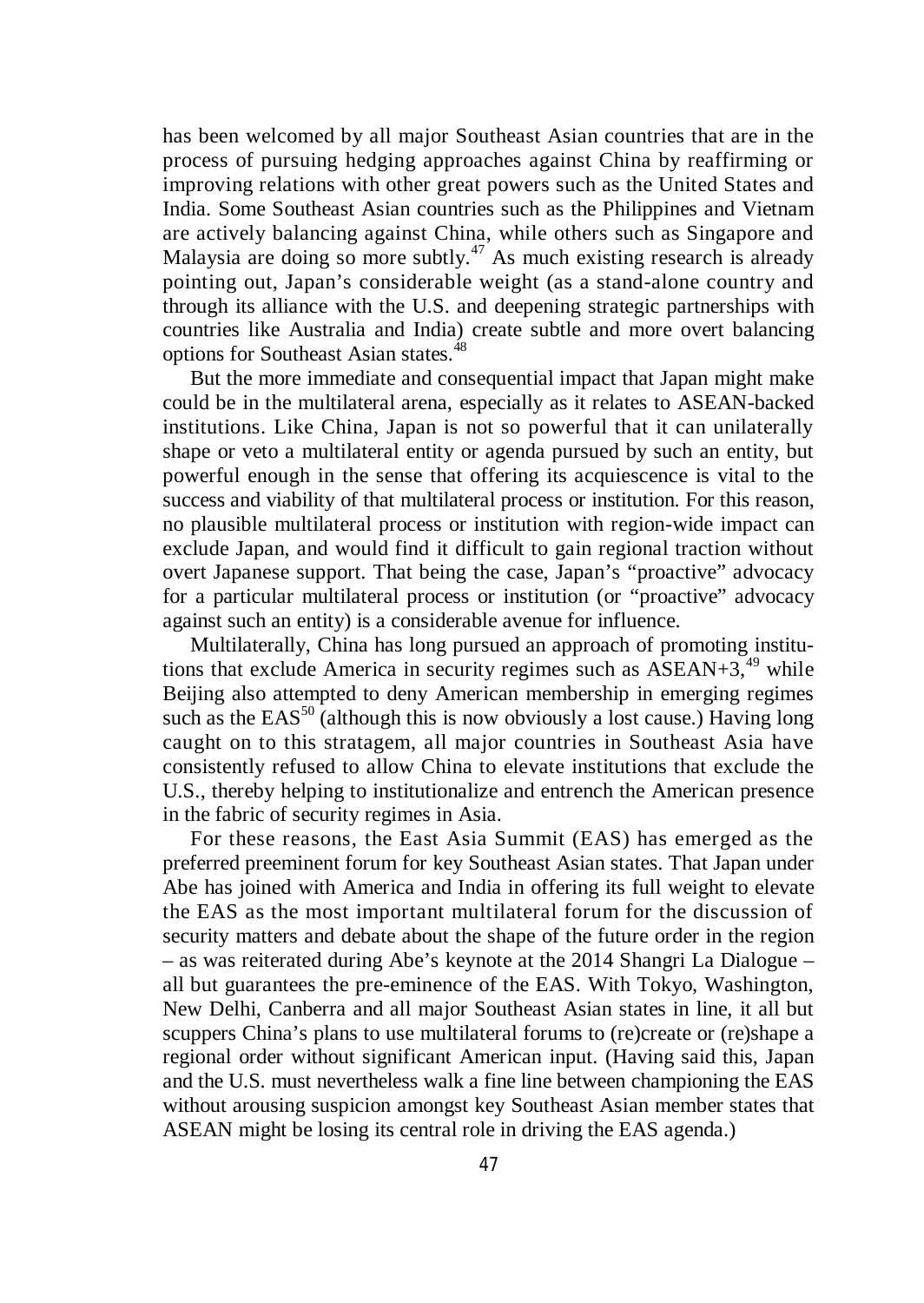Moreover, with greater Japanese willingness to involve itself in matters pertaining to the behavior of states in the South China Sea, it enhances the collective diplomatic pressure that Southeast Asian states may be willing to bring to bear in multilateral meetings that both include and exclude the U.S. such as the EAS for the former and ASEAN+3 for the latter. At the very least, Japan's newfound willingness to involve itself in contentious Southeast Asian issues makes it more difficult for China to unilaterally define and dominate the agenda in institutions lacking American participation, or prevent the "multilateralization" of disputes which is Beijing's desire.

## **Conclusion**

Despite seeing Southeast Asia as a critical geo-strategic region when it comes to the future shape and characteristics of order in the region, Japan (like China) lacks the individual weight to unilaterally change the political, diplomatic or military balance or state of affairs in that particular sub-region. But unlike Japan, China has no strategic maritime allies and arguably no genuine security partners. Too important and powerful to provoke or dismiss, China nevertheless remains distrusted by every maritime power in Asia, even if all seek mutually beneficially economic relations with it. China can neither use its military to bully its way towards pre-eminence (whilst America remains fully engaged in the region,) nor use economics to seduce its way to the top in what is a diverse and deeply integrated economic region.

In contrast, and in addition to Japan's underestimated economic weight due to the size of its domestic market (which is far more open and accessible than China's) and its standing as the leading Asian source for the spread of innovation and advanced technology in the region,<sup>51</sup> Japan enjoys advantages not applicable to China. While China is isolated strategically, Japan is the most important alliance partner of America's in Asia and the U.S.-Japan alliance remains the bedrock of the San Francisco alliance system in the region. Japan has increasingly strong and meaningful security partnerships with Australia, India, the Philippines, Vietnam and Indonesia. Japan's security relationship with Singapore and Malaysia is far more meaningful than the relationship those countries have with China. As the building and sustaining of order is a collective enterprise – with great powers playing a disproportionate role but with the acquiescence of smaller powers – Japan is well positioned to play such a major role (including in Southeast Asia) even as its legal post-war limitations ought to be kept in mind.

The importance of the Japanese turn to Southeast Asia in shaping and protecting the future regional order can be stated in another way. Many countries in Southeast Asia are in what might be termed a "strategic holding pattern," leaning towards America and its allies to varying degrees but all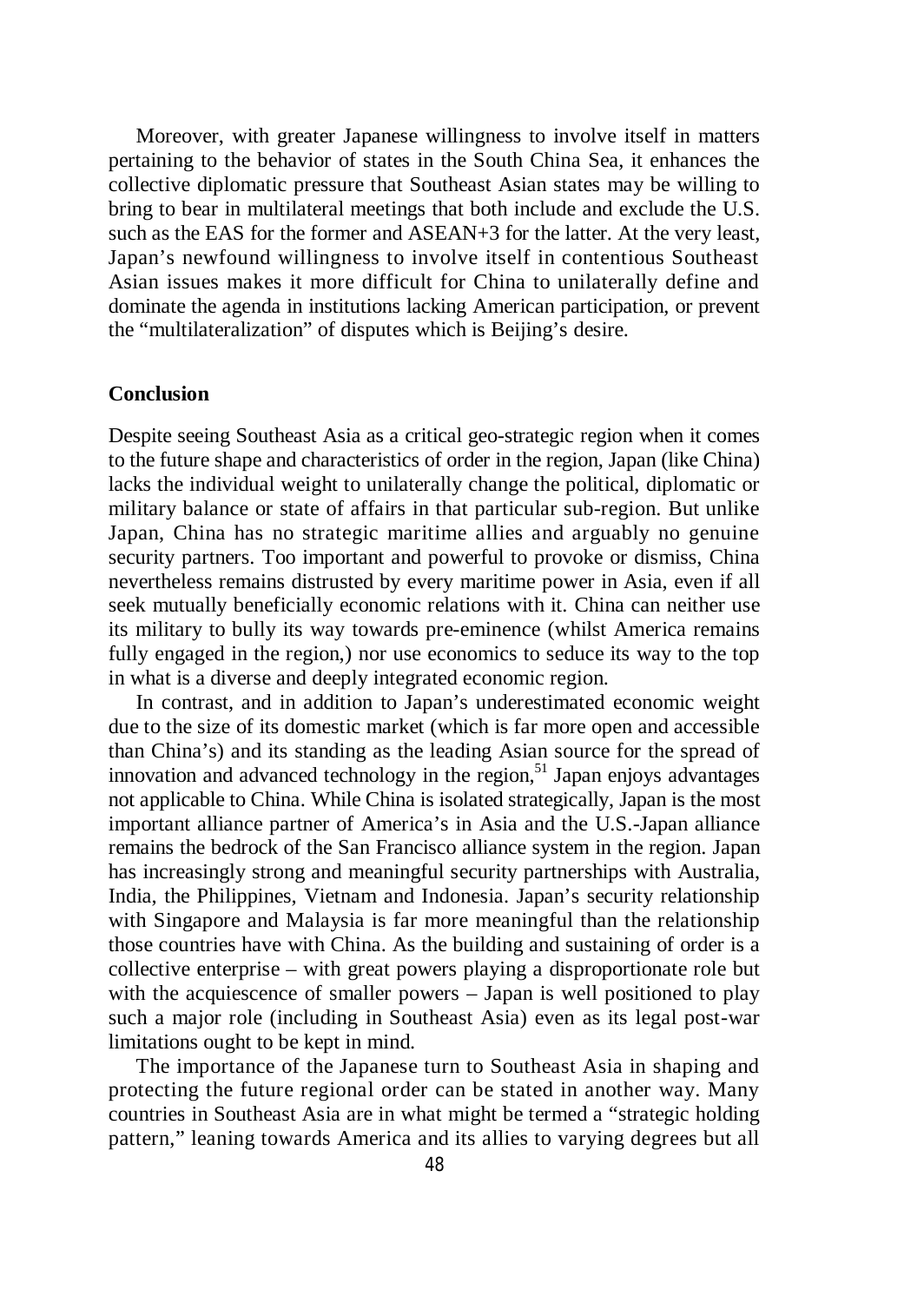watching closely what other allies and partners of the U.S. are doing. So far, no American ally or partner has strategically "turned." A robust and invigorated Japan – as a stand-alone power, U.S. alliance partner and proactive multilateral participant – will increase confidence that the key pillars of the San Francisco system is strong. This will help the regional "strategic holding pattern" to persist by encouraging potential "swing states" to hold the line and not change their strategic trajectory towards China. If alliances and coalition operations function robustly, the capacity and perception of China's ability to successfully challenge the strategic environment on any issue is significantly weakened. If that occurs, then China will be greatly restricted in its capacity to alter key aspects of the region's maritime boundaries and the regional order more generally.

Finally, and despite the promise, one needs to end with some caution. While the demand for Japan to play an increasingly prominent role in Southeast Asia and in broader questions of regional order is strong, that Tokyo will do so depends ultimately on Japanese capacity and will. If Abe's Japan can successfully implement reforms that can revive a moribund Japanese economy, then the domestic appetite for a more expansive foreign policy (which must be paid for) will strengthen whether this be under Abe's leadership or his successor. If such reforms fail to ignite the economy, then a return to strategic passivity and perhaps even isolationism will become more attractive. If that happens, a more proactive strategic role in Southeast Asia for the purpose of countering China's rise and shaping the future regional order will seem to the majority of Japanese as more a political and economic indulgence than a national and regional necessity.

#### **NOTES AND REFERENCES**

1. "New Year's Press Conference by Prime Minister Shinzo Abe," January 5, 2015, http://japan.kantei.go.jp/97\_abe/statement/201501/05newyear.html accessed March 4, 2015.

2. "National Security Strategy," December 17, 2013, http://www.cas.go.jp/jp/ siryou/131217anzenhoshou/nss-e.pdf accessed March 4, 2015.

3. "National; Defense Program Guidelines for FY 2014," December 17, 2013, http://www.mod.go.jp/j/approach/agenda/guideline/2014/pdf/20131217\_e2.pdf accessed March 4, 2015.

4. *Keynote Address by Shinzo Abe at the Shangri La Dialogue, Singapore*, May 30, 2014, http://www.iiss.org/en/events/shangri%20la%20dialogue/archive/2014 c20c/opening-remarks-and-keynote-address-b0b2/keynote-address-shinzo-abe-a787 accessed March 4, 2015.

5. Shinzo Abe, "Japan is Back," Speech at CSIS in Washington DC, February 22, 2013, http://www.mofa.go.jp/announce/pm/abe/us\_20130222en.html> accessed March 4, 2015.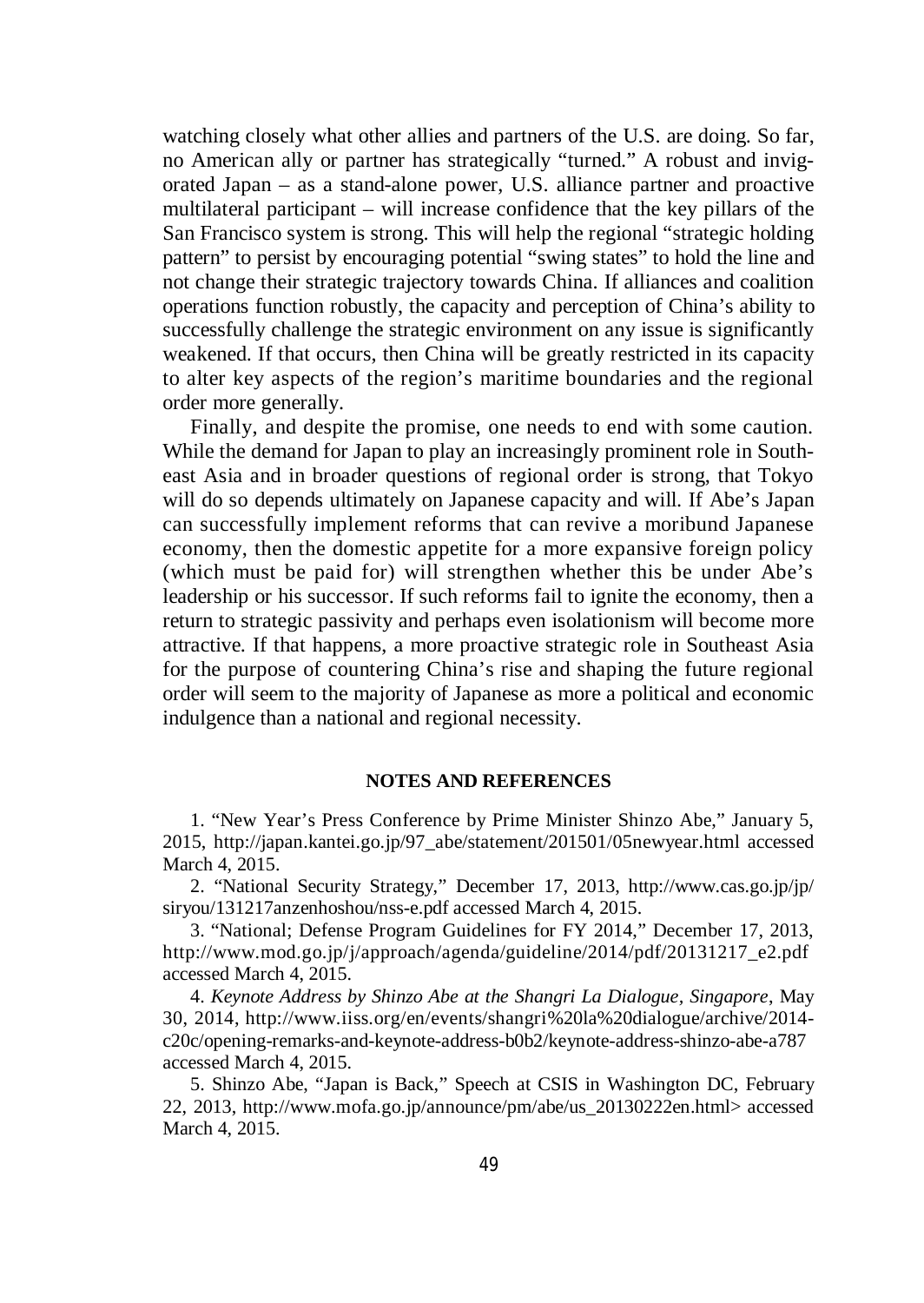6. Shinzo Abe, "The Bounty of the Open Seas: Five New Principles for Japanese Diplomacy," January 18, 2013 http://www.mofa.go.jp/announce/pm/abe/abe\_0118e. html accessed March 4, 2015.

7. For example, see Zhang Junshe, "Japan Turning to the Right Threatens Regional Peace and Stability," *China-US Focus*, February 18, 2014, http://www.china usfocus.com/foreign-policy/japan-turning-to-the-right-threatens-regional-peace-andstability/; Peter Cai, "Abe's Alarming Assault on Japan's Democracy," *Business Spectator*, June 27, 2014, http://www.businessspectator.com.au/article/2014/6/27/ china/abes-alarming-assault-japans-democracy; Norihiro Kato, "Japan's Break With Peace," *New York Times*, July 16, 2014, http://www.nytimes.com/2014/07/17/ opinion/norihiro-kato-japans-break-with-peace.html?rref=collection%2Fcolumn%2 Fnorihiro-kato & r=0; "Shinzo Abe: Is Japan's PM a Dangerous Militarist or Modernising Reformer?", *The Guardian*, December 16, 2013, http://www.theguardian.com/ world/2013/dec/16/shinzo-abe-japan-pm all accessed March 4, 2015.

8. See "62% of South Koreans Regard Japan as a Military Threat: Think Tank Poll," *Japan Times*, October 30, 2013, http://www.japantimes.co.jp/news/2013/10 /30/national/politics-diplomacy/62-of-south-koreans-regard-japan-as-a-militarythreat-think-tank-poll/#.VPeEovmUeSo accessed March 5, 2015.

9. See Evelyn Goh, "Hierarchy and the Role of the United States in the East Asian Security Order," *International Relations of the Asia-Pacific* 8:3, 2008, pp. 353–77, http://irap.oxfordjournals.org/content/8/3/353.full.pdf accessed March 4, 2015.

10. See John Lee, "An Exceptional Obsession," *The American Interest* 5:5, 2010, http://www.the-american-interest.com/2010/05/01/an-exceptional-obsession/ accessed March 4, 2014.

11. Aaron Friedberg, "Will Europe's Past Be Asia's Future?," *Survival*, 42:3, 2000, pp. 147–59.

12. For example, see John Mearsheimer, *The Tragedy of Great Power Politics* (New York: Norton 2001); Kenneth Waltz, *Theory of International Politics* (Mass: Addison-Wesley Publishing 1979).

13. For further discussion of China's challenge to the U.S.-led liberal order in East Asia, see Ashley J. Tallis, "Uphill Challenges: China's Military Modernization and Asian Security," in Ashley J. Tallis and Travis Tanner (eds.), *Strategic Asia 2012*– *13: China's Military Challenge* (Washington, DC: National Bureau of Research 2012).

14. See monographs in the ISEAS *Trends in Southeast Asia* series by this author examining China's economic relations with Indonesia, Malaysia, Thailand, Vietnam and Singapore: http://www.iseas.edu.sg/research-output.cfm?category\_id=586BB54 F-C2F7-8320-1CE59EA764DCEFAD&status=past accessed March 4, 2015.

15. Shinzo Abe, "Japan and NATO: Toward Further Collaboration," *Speech at the North Atlantic Council*, January 12, 2007, http://www.mofa.go.jp/region/europe/ pmv0701/nato.html accessed March 4, 2015.

16. For commentary about the recent increase in Chinese assertiveness in East Asia, see Patrick Cronin, "The Challenge of Responding to Maritime Coercion," *CNAS Maritime Security Series*, September 2014, http://www.cnas.org/sites/default/ files/publications-pdf/CNAS\_Maritime1\_Cronin.pdf accessed March 4, 2015.

17. *National Security Strategy*, December 17, 2013, p. 4, http://www.cas.go.jp/ jp/siryou/131217anzenhoshou/nss-e.pdf accessed March 5, 2015.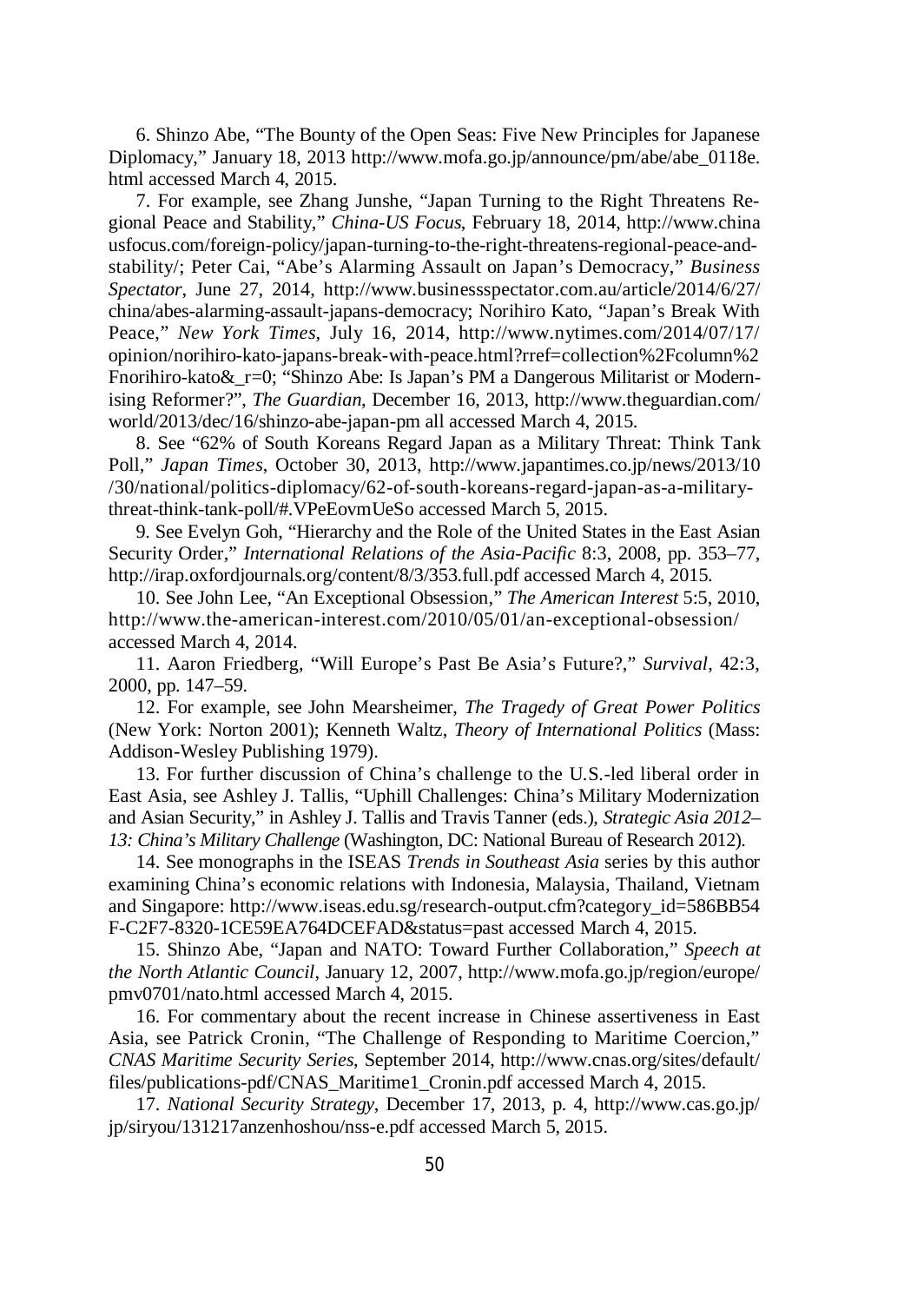18. *National Security Strategy*, p. 6.

19. *National Security Strategy*, p. 8.

20. *National Security Strategy*, pp. 9, 16–7.

21. http://www.mod.go.jp/j/approach/agenda/guideline/2014/pdf/20131217\_e2.pdf accessed March 5, 2015.

22. http://www.mofa.go.jp/files/000034953.pdf accessed March 5, 2015.

23. http://www.mofa.go.jp/fp/nsp/page23e\_000273.html accessed March 5, 2015.

24. See Andrew L. Oros, "Japan's Strategic Culture: Security Identity in a Fourth Modern Incarnation?," *Contemporary Security Policy* 35:2, 2014, pp. 227–48.

25. See *National Defense Program Guidelines for FY 2011 and Beyond*, http:// www.mod.go.jp/e/d\_act/d\_policy/pdf/guidelinesFY2011.pdf accessed April 22, 2015.

26. *Keynote Address by Shinzo Abe at the Shangri La Dialogue, Singapore*, May 30, 2014.

27. For example, see official joint comments released following the 17th Japan-ASEAN Summit Meeting, held November 12, 2014 in Myanmar: http://www.mofa. go.jp/a\_o/rp/page3e\_000260.html, accessed March 7, 2015. Likewise, Tokyo reiterated the same theme during the inaugural Japan-ASEAN Defence Minister's Roundtable held a week later. See http://www.mod.go.jp/e/jdf/no59/specialfeature.html accessed March 7, 2015.

28. See Andrew Shearer, "Southeast Asia and Australia: Case Studies in Responding to China's Military Power," in Ashley J. Tallis and Travis Tanner (eds.), *Strategic Asia 2012–13: China's Military Challenge* (Washington: National Bureau of Research 2012).

29. This paper is not suggesting that the strategic importance of Southeast Asia to Japan is a recent realization. Even back in 1973, the international oil shock made it clear to Japan that uninterrupted and unfettered access to SLOCs was of critical importance to the country's economic and strategic future. To achieve that, helping to create a stable and peaceful regional environment was a critical objective for Japan, including in Southeast Asia. This led to the so-called Fukuda Doctrine which included promoting peaceful coexistence and cooperation amongst Southeast Asian states, and for Japan to build strong relations with all key states in Southeast Asia. The difference now is that although these goals have not changed, Japan under Abe is seeking to play a much more active strategic role in the region vis-à-vis the rise of China. On the Fukuda Doctrine applied to Southeast Asia, see Andrew Pressello, "The Fukuda Doctrine and Japan's Role in Shaping Post-Vietnam War Southeast Asia," *Japanese Studies* 34:1, 2014, pp. 37–59.

30. For a summary of the contemporary Japanese view of the importance of the South China Sea, see Tomotaka Shoji, "The South China Sea: A View from Japan," *NIDS Journal of Defence and Security*, December 15, 2014, http://www.nids.go.jp/ english/publication/kiyo/pdf/2014/bulletin\_e2014\_7.pdf accessed March 6, 2015.

31. Quoted in Andy Sharp and Ting Shi, "Japan to Mull Expanding Naval Patrols to South China Sea," *Bloomberg*, February 4, 2015, http://www.bloomberg.com/ news/articles/2015-02-04/japan-to-consider-expanding-navy-patrols-to-south-chinasea accessed March 7, 2015.

32. See http://www.mod.go.jp/e/d\_act/d\_policy/dp01.html accessed March 7, 2015.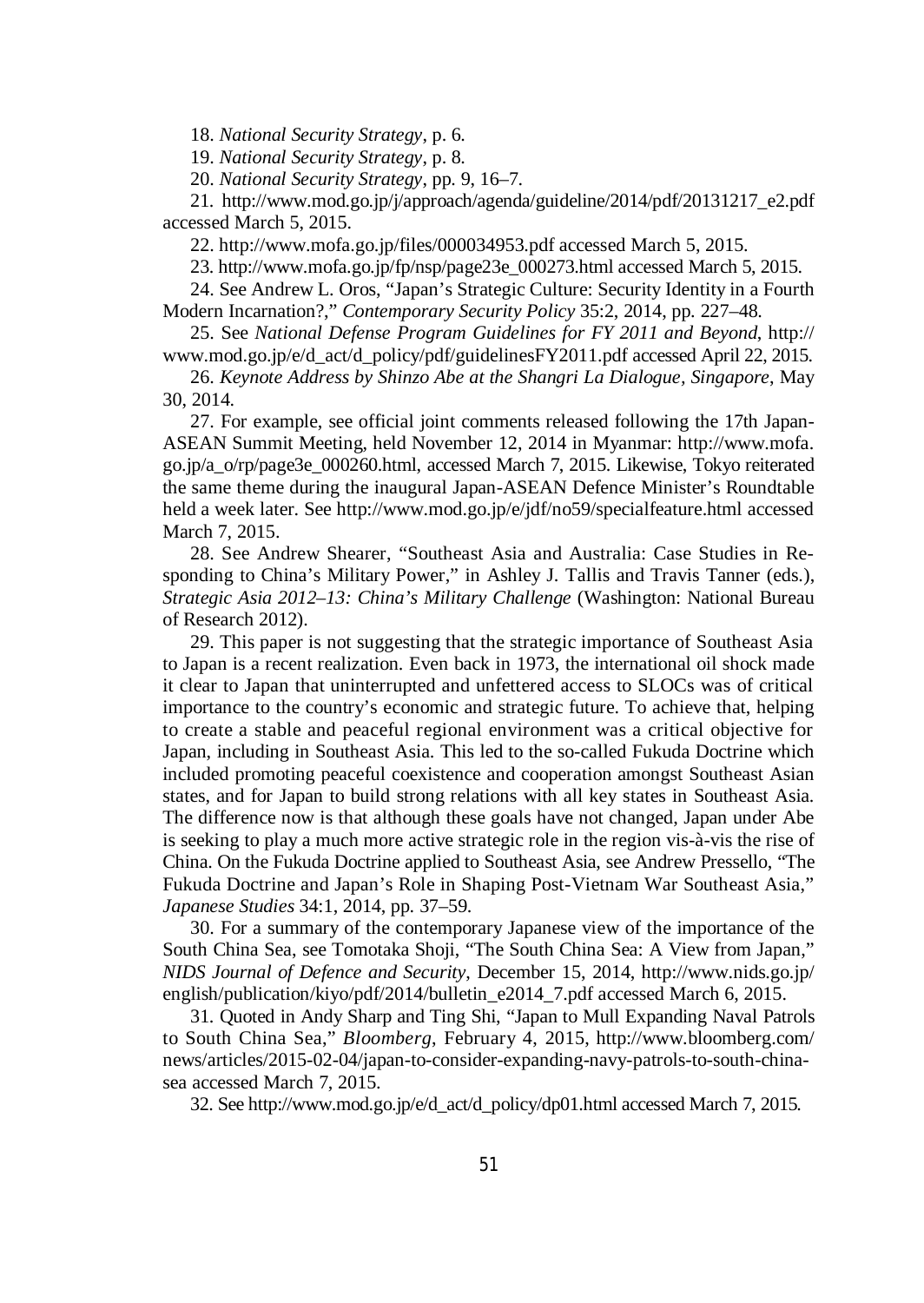33. See "Japan's Abe Seeks More Active Military Role," *Al Arabiya*, February 2, 2015, http://english.alarabiya.net/en/News/world/2015/02/02/Japan-s-Abe-seeksmore-active-military-role.html accessed March 8, 2015.

34. See Michael Green and Jeffrey W. Hornung, "Ten Myths about Japan's Collective Self-Defence Change," *The Diplomat*, July 10, 2014, http://thediplomat.com/ 2014/07/ten-myths-about-japans-collective-self-defense-change/ accessed March 7, 2015.

35. See Adam Liff, "Japan's Article 9 Challenge," *The National Interest*, June 27, 2014, http://nationalinterest.org/blog/the-buzz/japans-article-9-challenge-10766 accessed March 7, 2015.

36. For example, see Brad Glosserman and Scott Snyder, *The Japan-South Korea Identity Clash* (New York: Columbia University Press, 2015); Andrew L. Oros, "Japan's Strategic Culture: Security Identity in a Fourth Modern Incarnation?"; "Keeping the Peace: Japan's Pacifist Constitution," *The Economist*, May 14, 2014, http://www.economist.com/blogs/banyan/2014/05/japans-pacifist-constitution, accessed March 7, 2015.

37. See Brad Glosserman, "Japan's Collective Self-Defence Play: A Game Changer?," *The National Interest*, June 3, 2014, http://nationalinterest.org/blog/thebuzz/japans-collective-self-defense-play-game-changer-10810 accessed March 7, 2015.

38. "Asahi Poll: 67% Deem Abe's Plan to Reinterpret Constitution as 'Improper,'" *Asahi Shimbun*, May 26, 2014, http://ajw.asahi.com/article/behind\_news/politics/ AJ201405260032 accessed March 7, 2015.

39. See Andy Sharp and Kevin Hamlin, "China-Japan Dispute Takes Rising Toll on Top Asian Economies," *Bloomberg*, January 8, 2013, http://www.bloomberg. com/news/articles/2013-01-08/china-japan-dispute-takes-rising-toll-of-asia-s-topeconomies accessed March 7, 2015.

40. See Richard Katz, "Mutual Assured Production: Why Trade Will Limit Conflict between China and Japan," *Foreign Affairs*, June/July 2013, http://www.foreignaffairs.com/articles/139451/richard-katz/mutual-assured-production accessed March 7, 2015.

41. The most significant impact of Abe's permissive export regime will be Japan's new-found ability to enhance its military relevance to the U.S. and leveraging off cooperative development agreements with the U.S. and other advanced Western powers such as France. This will further improve the cutting-edge capability of the Japanese SDFs. See Mina Pollmann, "Japan's First Steps into the World of Arms Exports," *The Diplomat*, January 15, 2015, http://thediplomat.com/2015/01/japansfirst-steps-into-the-world-of-arms-exports/ accessed March 8, 2015. On Japan's contribution to the U.S. "pivot" to Asia from a defence exports perspective, see Ken Jimbo, "U.S. Rebalancing: A Japanese Perspective," in William Tow (ed.), *The New U.S. Strategy Towards Asia: Adapting to the American Pivot* (New York: Routledge 2015), pp. 77–89.

42. "Report on Japanese Military Power 2012," *Global Security*, July 2013, http://www.globalsecurity.org/military/library/report/2013/japan-military-power 2012 cscpa.htm accessed March 8, 2015.

43. "Expert: Japan's Accelerating Arms Export Undermines Stability in the Asia Pacific," *PRC Ministry of National Defence News*, December 4, 2014, http://eng.